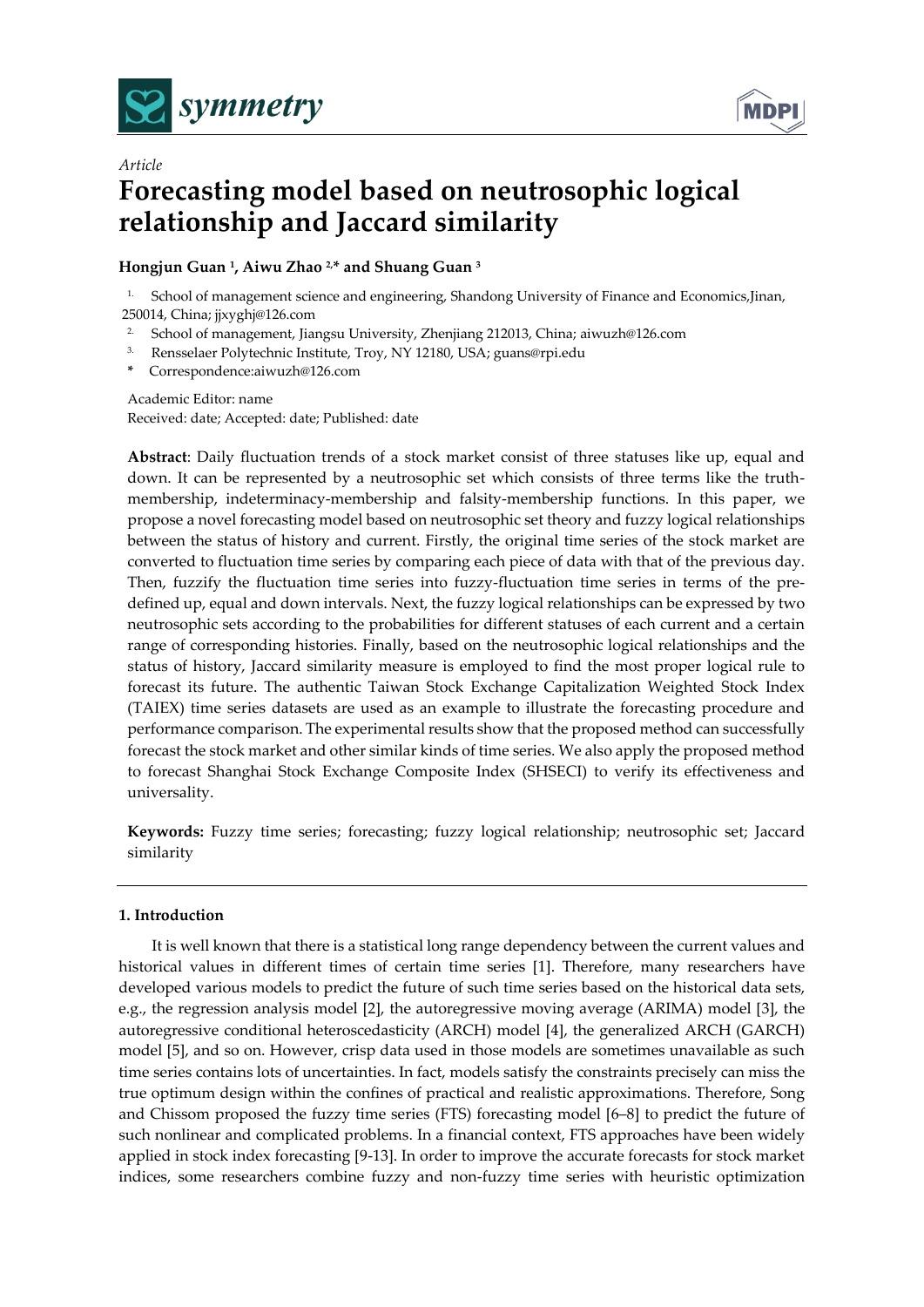methods in forecasting strategies [14]. Other approaches even introduce neural networks and machine learning procedures to find forecasting rules from historical time series [15-17].

The major points in FTS models are related to the fuzzifying of original time series, the establishment of fuzzy logical relationships from historical training datasets and the forecasting and defuzzification of the outputs. Concerning the basic steps of fuzzifying method, various proposals have been considered to determine the effective length of intervals, e.g., the optimal interval length based on averages and distribution methods [18], the optimal interval length using statistical theory [18-24], unequal interval length method based on ratios of data [25], length determination method based on PSO techniques [10], etc. To state appropriate fuzzy logical relationships, Yu [26] proposed a weight assignation model based on the recurrent fuzzy relationships for each individual relationship. Aladag et al. [27] considered artificial neural networks as a basic high-order method for the establishment of logical relationships. Fuzzy auto regressive (AR) models and fuzzy auto regressive and moving average (ARMA) models are also widely used to reflect the recurrence and the weights of different fuzzy logical relationships [9-10, 28-37]. These obtained logical relationships will be used as rules during the forecasting process. However, the proportions of the lagged variables in AR or ARMA models only represent the general best fitness for certain training datasets, without taking into account the differences between individual relationships. Although weight assignation model considers the differences between individual relationships, it has to deal with special relationships which appear in testing dataset but never happen in training dataset. These FTS methods look for point forecasts, without taking into account the implicit uncertainty in the ex-post forecasts.

The main question concerning to forecast stock market indices is related to the trend changes. In fact, daily fluctuation trends of a stock market consist of three statuses like up, equal and down. Therefore, the relationships between historical and current statuses can be regarded as the relationships between two weighted fuzzy-fluctuation statuses. In order to deal with the indeterminate and inconsistent logical relationships, we use neutrosophic sets to represent the trends and weights of the relationships and utilize the similarity measures to look for the most consistent rules in the forecasting and defuzzification steps. The concept of neutrosophic set was originally proposed from a philosophical point of view by Smarandache [38]. A neutrosophic set is characterized independently by a truth-membership function, an indeterminacy-membership function and a falsity-membership function. Its similarity measure is a key role for decision making problems in uncertainty environments. Researchers have proposed various similarity measures and mainly applied them to decision making, e.g., Jaccard, Dice and cosine similarity measures [39], the distance-based similarity measures [40], the entropy measures [41], etc. Although neutrosophic sets have been successfully applied to decision making [39-44], they are scarcely applied to forecasting problems.

In this paper, we introduce neutrosophic sets to stock market forecasting. We propose a novel forecasting model based on neutrosophic set theory and fuzzy logical relationships between statuses of history and current. Firstly, the original time series of the stock market are converted to fluctuation time series by comparing each piece of data with that of the previous day. Then, fuzzify the fluctuation time series into fuzzy-fluctuation time series in terms of the pre-defined up, equal and down intervals. Next, the fuzzy logical relationships can be expressed by two neutrosophic sets according to the probabilities for different statuses of each current and a certain range of corresponding histories. Finally, based on the neutrosophic logical relationships and statuses of nearby history, Jaccard similarity measure is employed to find the most proper logical rule to forecast its future.

The remaining content of this paper is organized as follows: Section 2 introduces some preliminaries of fuzzy-fluctuation time series and concepts and similarity measures of neutrosophic sets. Section 3 describes a novel approach for forecasting based on fuzzy-fluctuation trends and logical relationships. In Section 4, the proposed model is used to forecast the stock market using TAIEX datasets from 1997 to 2005 and SHSECI from 2007 to 2015. Conclusions and potential issues for future research are summarized in Section 5.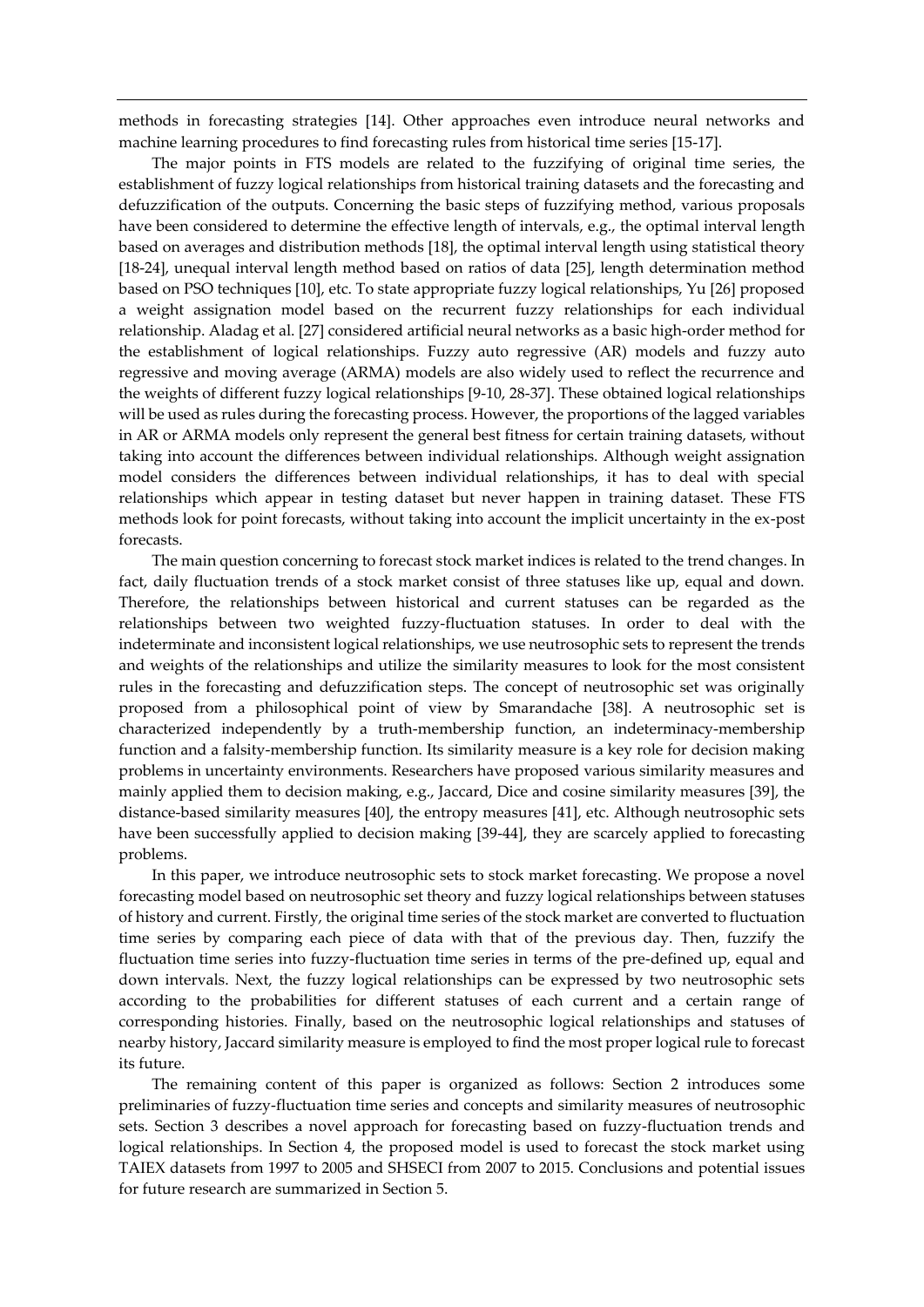#### **2. Preliminaries**

### *2.1. Definition of fuzzy-fluctuation time series (FFTS)*

Song and Chissom [6-8] combined fuzzy set theory with time series and presented the definitions of fuzzy time series. In this section, we extend fuzzy time series to fuzzy-fluctuation time series (FFTS) and propose the related concepts.

**Definition 1.** Let  $L = \{l_1, l_2, ..., l_g\}$  be a fuzzy set in the universe of discourse U; it can be defined by its membership function,  $\mu_L : U \to [0,1]$ , where  $\mu_L(u_i)$  denotes the grade of membership of  $u_i$  $,U = {u_1, u_2, ..., u_i, ..., u_l}$ 

The fluctuation trends of a stock market can be expressed by a linguistic set  $L = \{l_1, l_2, l_3\}$ *={down, equal, up}*. The element *i l* and its subscript *i* is strictly monotonically increasing [45], so the function can be defined as follows:  $f : l_i = f(i)$ .

**Definition 2.** Let  $F(t)$   $(t = 1, 2, ..., T)$  be a time series of real numbers, where T is the number of the time **Definition** 2. Let  $F(t)(t = 1, 2, ..., t)$  be a time series of real numbers, where 1 is the number of the time series.  $G(t)$  is defined as a fluctuation time series, where  $G(t) = F(t) - F(t - 1), (t = 2, 3, ..., T)$ . Each element of  $G(t)$  can be represented by a fuzzy set  $S(t)$   $(t = 2, 3, \ldots, T)$  as defined in Definition 1. Then we call time series  $G(t)$  to be fuzzified into a fuzzy-fluctuation time series (FFTS)  $S(t)$ .

**Definition 3.** Let  $S(t)$   $(t = n+1, n+2,...,T, n \ge 1)$  be a FFTS. If  $S(t)$  is determined by *S(t-1),S(t-2),...,S(t-n)*, then the fuzzy-fluctuation logical relationship is represented by:<br> $S(t-1), S(t-2),...,S(t-n) \rightarrow S(t)$ (1)

and it is called the nth-order fuzzy-fluctuation logical relationship (FFLR) of the fuzzy-fluctuation time series, where  $S(t-n),...,S(t-2)S(t-1)$  is called the left-hand side(LHS) and  $S(t)$  is called the right-hand side(RHS) of the FFLR, and  $S(k)(k = t, t - 1, t - 2, ..., t - n) \in L$ .

#### *2.2. Basic Concept of Neutrosophic Logical Relationship (NLR)*

Smarandache [38] originally presented the neutrosophic set theory. Based on neutrosophic set theory, we propose the concept of fuzzy-neutrophic logical relationship which employs the three terms of a neutrosophic set to reflect the fuzzy-fluctuation trends and weights of a nth-order FFLR.

**Definition 4.** Let  $P_{A(t)}^i$  be the probabilities of each element  $l_i(l_i \in L)$  in the LHS of a nth-order FFLR  $S(t-1), S(t-2), ..., S(t-n) \rightarrow S(t)$ , it can be generated by:

$$
P_{A(t)}^i = \frac{\sum_{j=1}^n w_{i,j}}{n} \qquad i = 1, 2, 3
$$
 (2)

where  $w_{i,j} = 1$  if S(t-j)=i and 0 otherwise. Let X be a universal set, the left-hand side of a neutrosophic logical relationship is definded by:

$$
A(t) = \left\langle \left\langle x, P_{A(t)}^1, P_{A(t)}^2, P_{A(t)}^3 \right\rangle \middle| x \in X \right\}
$$
\n(3)

**Definition 5.** For  $S(t)(t=n+1,n+2,...,T)$  be a FFTS and  $A(t)$  be the LHS of a neutrosophic logical relationship. The FFLRs with the same A(t) can be grouped into a FFLRG by putting all their RHSs together as on the RHS of the FFLRG. The RHSs of the FFRLG for A(t) can be represented by a neutrosophic set as Definition 4:

$$
B_{A(t)} = \left\{ \left\langle x, P_{B_{A(t)}}^1, P_{B_{A(t)}}^2, P_{B_{A(t)}}^3 \right\rangle | x \in X \right\}
$$
 (4)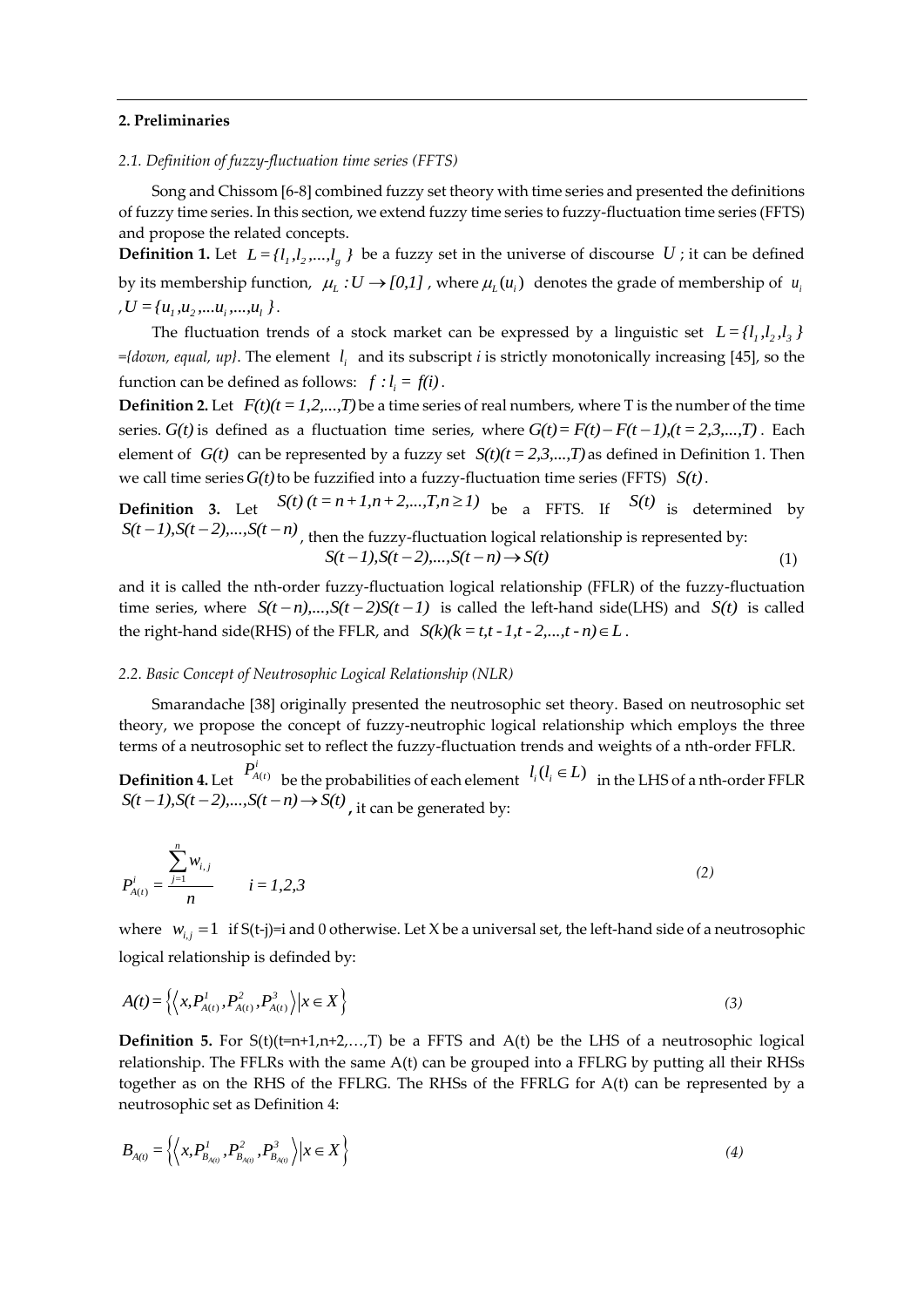where  $P_{B_{A(t)}}^i(i=1,2,3)$  represent the down, equal or up probability of the RHSs of the FFRLG for A(t).  $P_{B_{A(t)}}^i$  ( $i = 1,2,3$ ) is called the righ-hand side of a neutrosophic logical relationship.

In this way, the FFLR  $S(t-1), S(t-2), ..., S(t-n) \rightarrow S(t)$  can be represented by a neutrosophic logical relationship (NLR)  $A(t) \rightarrow B_{A(t)}$ .

**Definition 6 [39].** Let A(t1) and A(t2) be two neutrosophic sets. The Jaccard similarity measure between  $A(t_1)$  and  $A(t_2)$  in vector space is defined as follows:

$$
J(A(t_1), A(t_2)) = \frac{\sum_{i=1}^{3} P_{A(t_1)}^i P_{A(t_2)}^i}{\sum_{i=1}^{3} (P_{A(t_1)}^i)^2 + \sum_{i=1}^{3} (P_{A(t_2)}^i)^2 - \sum_{i=1}^{3} P_{A(t_1)}^i P_{A(t_2)}^i}
$$
(5)

#### **3. A Novel Forecasting Model Based on NLRs**

In this paper, we propose a novel forecasting model based on high-order neutrosophic logical relationships and Jaccard similarity measures. In order to compare the forecasting results with other researchers' work [9,17,24,33,46–50], the authentic TAIEX (Taiwan Stock Exchange Capitalization Weighted Stock Index) is employed to illustrate the forecasting process. The data from January 1999 to October 1999 are used as training time series and the data from November 1999 to December 1999 are used as testing dataset. The basic steps of the proposed model are shown in Figure 1.



**Figure 1.** Flowchart of our proposed forecasting model.

Step 1: Construct FFTS for historical training data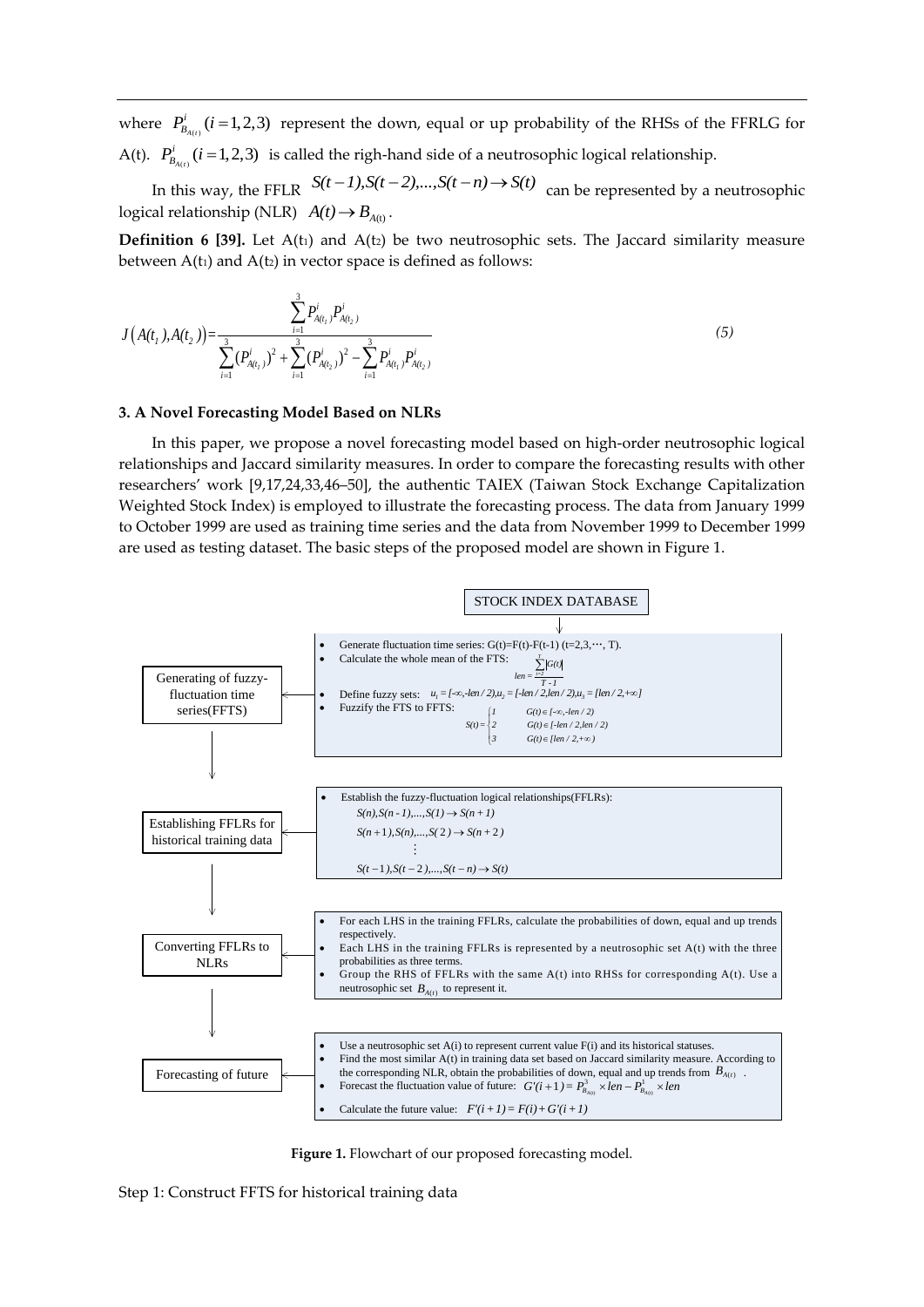For each element  $F(t)$  (t = 1, 2, ..., T) in the historical training time series, its fluctuation trend is For each element  $f(t)$  ( $t = 1, 2, ..., T$ ) in the historical training time series, its fluctuation trend is determined by  $G(t) = F(t) - F(t-1)$ ,  $(t = 2, 3, ..., T)$ . According to the range and orientation of the fluctuations,  $G(t)$  ( $t = 2, 3, ..., T$ ) can be fuzzified into a linguistic set {down, equal, up}. Let *len* be the whole mean of all elements in the fluctuation time series  $G(t)$   $(t = 2, 3, ..., T)$ , define  $u_1 = [-\infty, -len/2)$ ,  $u_2 = [-len/2, len/2)$ ,  $u_3 = [len/2, +\infty]$ , then  $G(t)$  (t = 2,3,..., T) can be fuzzified into a fuzzy-fluctuation time series  $S(t)$  (t = 2,3,..., T).

Step 2: Establish nth-order FFLRs for training data set

According to Definition 3, each  $S(t)$   $(t > n)$  in the historical training data set can be represented by its previous *n* days' fuzzy-fluctuation numbers to establish the training FFLRs.

Step 3: Convert the FFLRs to NLRs

According to Definition 4, the LHS of each FFLR can be expressed by a neutrosophic set A(t). Then, we can generate the RHSs  $B_{A(t)}$  for different LHSs respectively as described in Definition 5.

Thus, the FFLRs for the historical training dataset are converted into NLRs.

Step 4: Forecast test time series

For each observed point F(i) in the test time series, we can use a neutrosophic set A(i) to represent its *n*th-order fuzzy-fluctuation trends. Then, for each A(t) obtained in step 3, compare A(i) with A(t) respectively and find the most similar one based on the Jaccard similarity measure method described in Definition 6. Next, use the corresponding  $B_{A(t)}$  as forecasting rule to predict the fluctuation value

 $G'(i+1)$  of next point. Finally, get the forecasting value by  $F'(i+1) = F(i) + G'(i+1)$ .

## **4. Empirical Analysis**

#### *4.1. Forecasting TAIEX*

Many studies use TAIEX1999 as an example to illustrate their proposed forecasting methods [9,17,24,33,46–50]. In order to compare the accuracy with their models, we also use TAIEX1999 to illustrate the proposed method.

Step 1: Calculate the fluctuation trend for each element in the historical training dataset of TAIEX1999. Then, we use the whole mean of the fluctuation numbers of the training dataset to fuzzify the fluctuation trends into FFTS. For example, the whole mean of the historical dataset of TAIEX1999 from January to October is 85. That is to say, *len =* 85. For *F(1)* = 6152.43 and *F(2)* = 6199.91, *G(2)* = 47.48, *S(2)* = 3. In this way, the historical training dataset can be represented by a fuzzified fluctuation dataset as shown in Appendix Table A1.

Step 2: Based on the FFTS from 5 January 1999 to 30 October shown in Table A1, the nth-order FFLRs for the forecasting model are established as shown in Table A2. The subscript *i* is used to represent element  $l_i$  in the FFLRs for convenience.

Step 3: In order to convert the FFLRs to NLRs, first of all, the LHSs of the FFLRs in Table A2 are represented by a neutrosophic set, respectively (shown in Table A2). Then, group the RHSs of the FFLRs with the same LHS neutrosophic set value into RHSs group. Use a neutrosophic set to represent the RHSs group. For example, the LHS of FFLR 2,3,1,1,1,2,2,3,3→1 can be represented by the neutrosophic set (0.33,0.33,0.33). The detailed grouping and converting processes are shown in Figure 2.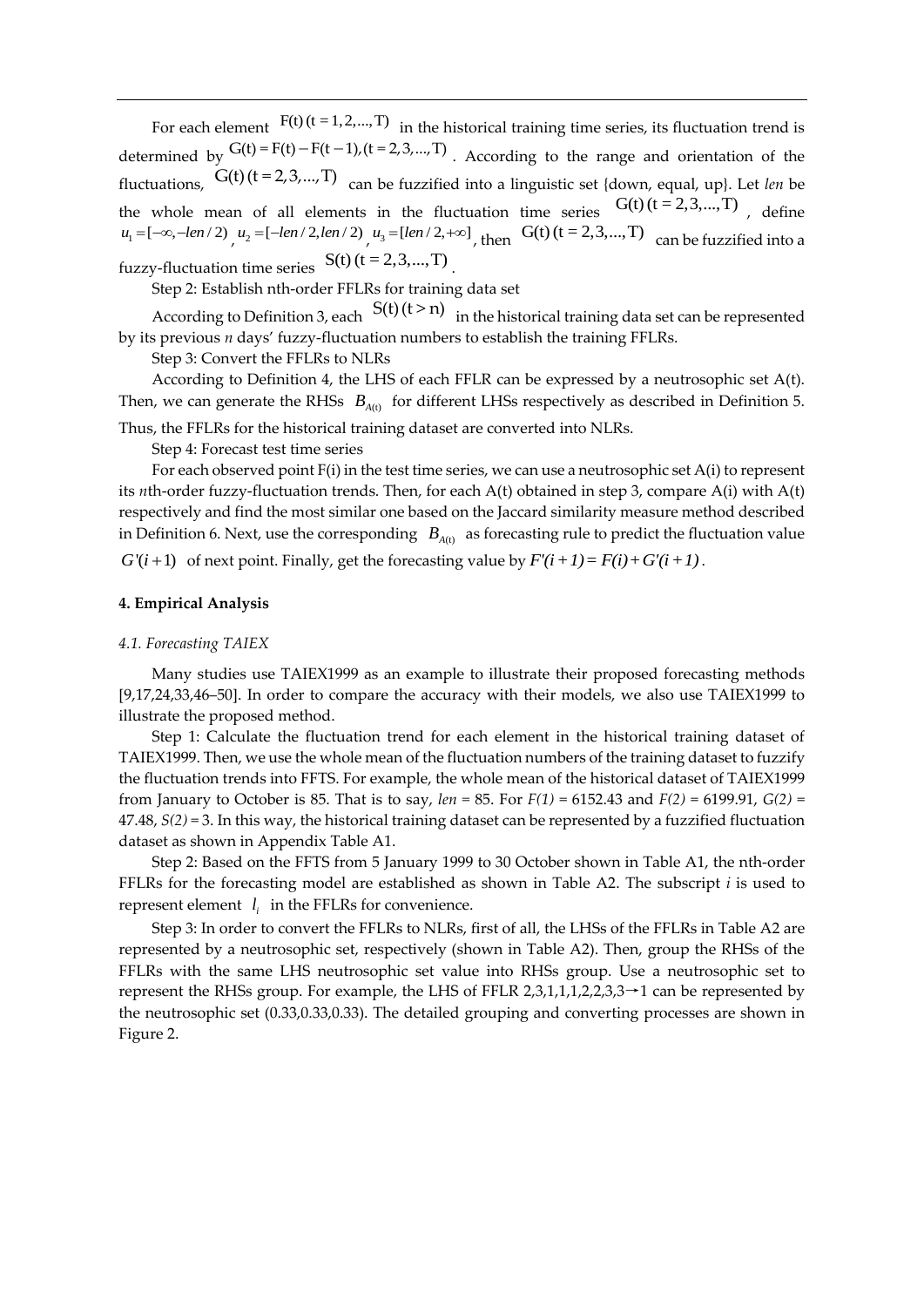

**Figure 2.** Group and converting processes for FFLR 2,3,1,1,1,2,2,3,3→2.

In this way, the FFLR 2,3,1,1,1,2,2,3,3 $\rightarrow$ 1 and other members of the same group is converted into a NLR  $(0.33,0.33,0.33)$   $\rightarrow$   $(0.4,0.3,0.3)$ . Therefore, the FFLRs in Table A2 can be converted into NLRs as shown in Table 1.

**Table 1.** Neutrosophic logical relationships (NLRs) for historical training data of TAIEX1999.

| NLRs                                                | NLRs                                                | <b>NLRs</b>                                        |
|-----------------------------------------------------|-----------------------------------------------------|----------------------------------------------------|
| $(0.33, 0.33, 0.33) \rightarrow (0.4, 0.3, 0.3)$    | $(0.22, 0.33, 0.44) \rightarrow (0, 0.6, 0.4)$      | $(0.22, 0.78, 0) \rightarrow (0.5, 0.5, 0)$        |
| $(0.44, 0.33, 0.22) \rightarrow (0.23, 0.46, 0.31)$ | $(0.22, 0.44, 0.33) \rightarrow (0.33, 0.33, 0.33)$ | $(0.33, 0.67, 0) \rightarrow (0, 0, 1)$            |
| $(0.44, 0.44, 0.11) \rightarrow (0.4, 0.33, 0.27)$  | $(0.11, 0.56, 0.33) \rightarrow (0.17, 0.5, 0.33)$  | $(0.11, 0.11, 0.78) \rightarrow (0.1, 0)$          |
| $(0.33, 0.44, 0.22) \rightarrow (0.54, 0.23, 0.23)$ | $(0.11, 0.67, 0.22) \rightarrow (0.17, 0.33, 0.5)$  | $(0,0.22,0.78) \rightarrow (0,1,0)$                |
| $(0.33, 0.56, 0.11) \rightarrow (0.25, 0.5, 0.25)$  | $(0.22, 0.56, 0.22) \rightarrow (0.25, 0.5, 0.25)$  | $(0,0.33,0.67) \rightarrow (0,1,0)$                |
| $(0.56, 0.33, 0.11) \rightarrow (0.36, 0.27, 0.36)$ | $(0.11, 0.44, 0.44) \rightarrow (0, 0.38, 0.63)$    | $(0.56, 0.22, 0.22) \rightarrow (0.25, 0.25, 0.5)$ |
| $(0.67, 0.22, 0.11) \rightarrow (0.1, 0)$           | $(0.11, 0.33, 0.56) \rightarrow (0.33, 0.17, 0.5)$  | $(0.44, 0.11, 0.44) \rightarrow (0.5, 0.5, 0)$     |
| $(0.56, 0.44, 0) \rightarrow (0, 0, 1)$             | $(0.11, 0.22, 0.67) \rightarrow (0.43, 0.43, 0.14)$ | $(0.56, 0.11, 0.33) \rightarrow (1, 0, 0)$         |
| $(0.44, 0.22, 0.33) \rightarrow (0.29, 0.43, 0.29)$ | $(0,0.56,0.44) \rightarrow (0.33,0,0.67)$           | $(0.67, 0.0.33) \rightarrow (0.1, 0)$              |
| $(0.33, 0.22, 0.44) \rightarrow (0.31, 0.38, 0.31)$ | $(0,0.44,0.56) \rightarrow (0.14,0.43,0.43)$        | $(0.67, 0.11, 0.22) \rightarrow (0.5, 0.25, 0.25)$ |
| $(0.22, 0.22, 0.56) \rightarrow (0.25, 0.25, 0.5)$  | $(0.11, 0.78, 0.11) \rightarrow (0, 0.8, 0.2)$      | $(0.22, 0.67, 0.11) \rightarrow (0, 0, 1)$         |
| $(0.33, 0.11, 0.56) \rightarrow (0.0.5, 0.5)$       | $(0,0.89,0.11) \rightarrow (0.25,0.75,0)$           |                                                    |
| $(0.22, 0.11, 0.67) \rightarrow (0.29, 0.29, 0.43)$ | $(0.11, 0.89, 0) \rightarrow (0.5, 0.5, 0)$         |                                                    |

Step 4: Use the NLRs obtained from historical training data to forecast the test dataset from 1 November 1999 to 30 December. For example, the forecasting value of the TAIEX on 1 November 1999 is calculated as follows:

Firstly, the 9th-order historical fuzzy-fluctuation trends 3,2,2,2,2,3,1,2,2 on 1 November 1999 can be represented by a neutrosophic set (0.11,0.67,0.22). Then, use Jaccard similarity measure method as Definition 6 to choose the most optimal NLR from the NLRs listed in Table 1. Obviously, the NLR  $(0.11,0.67,0.22)$   $\rightarrow$   $(0.17,0.33,0.5)$  is the best rule for further forecasting. Therefore, the forecasted fuzzyfluctuation number is:

$$
S'(i + 1) = (-0.17) + 0.5 = 0.33
$$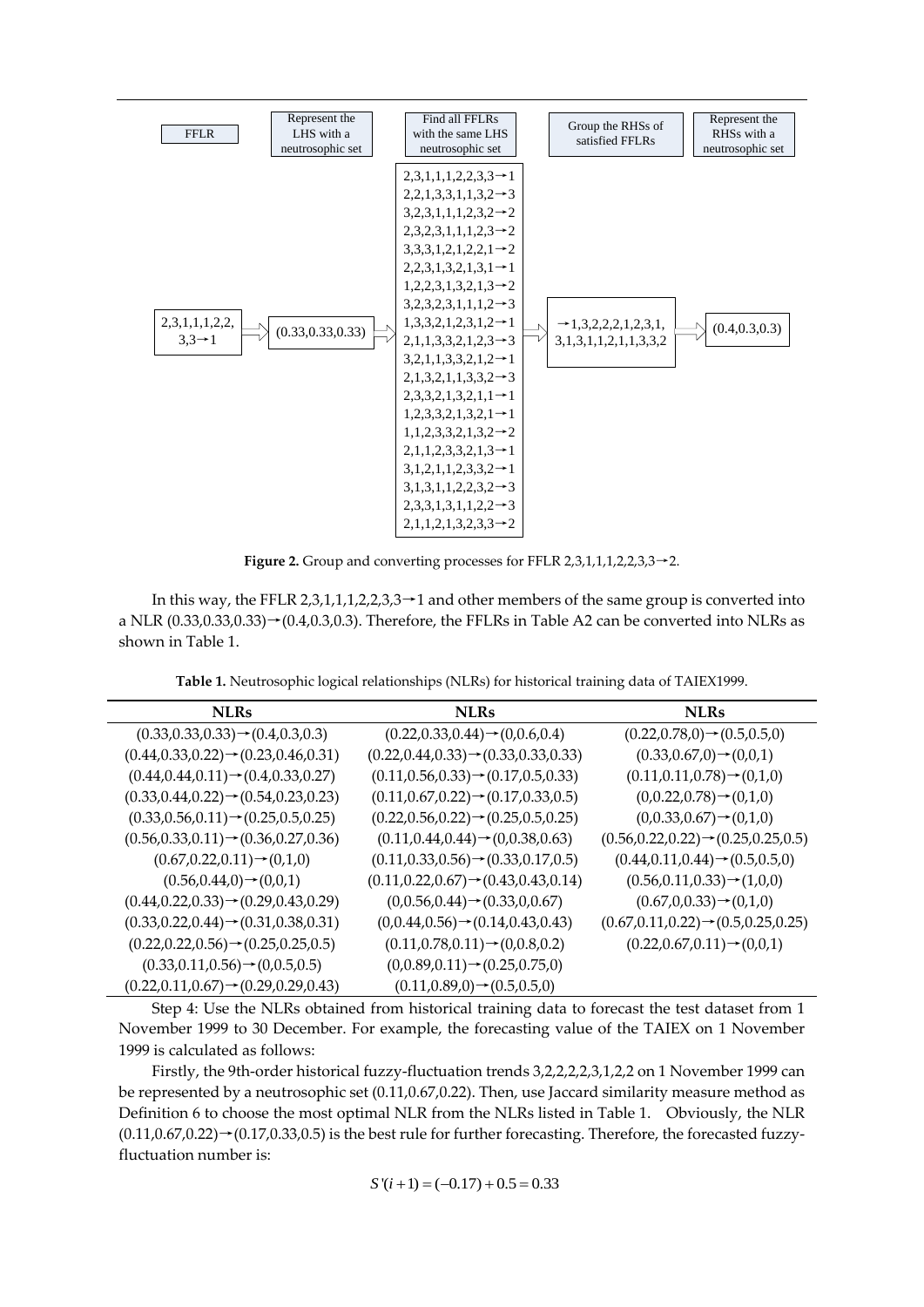The forecasted fluctuation from current value to next value can be obtained by defuzzifying the fluctuation fuzzy number:

$$
G'(i + 1) = S'(i + 1) \times len = 0.33 \times 85 = 28.05
$$

Finally, the forecasted value can be obtained by current value and the fluctuation value:

 $F(i+1)=F(i)+G'(i+1)=7854.85+28.05=7882.9$ 

The other forecasting results are shown in Table 2 and Figure 3.



**Figure 3.** Forecasting results from 1 November1999 to 30 December 1999.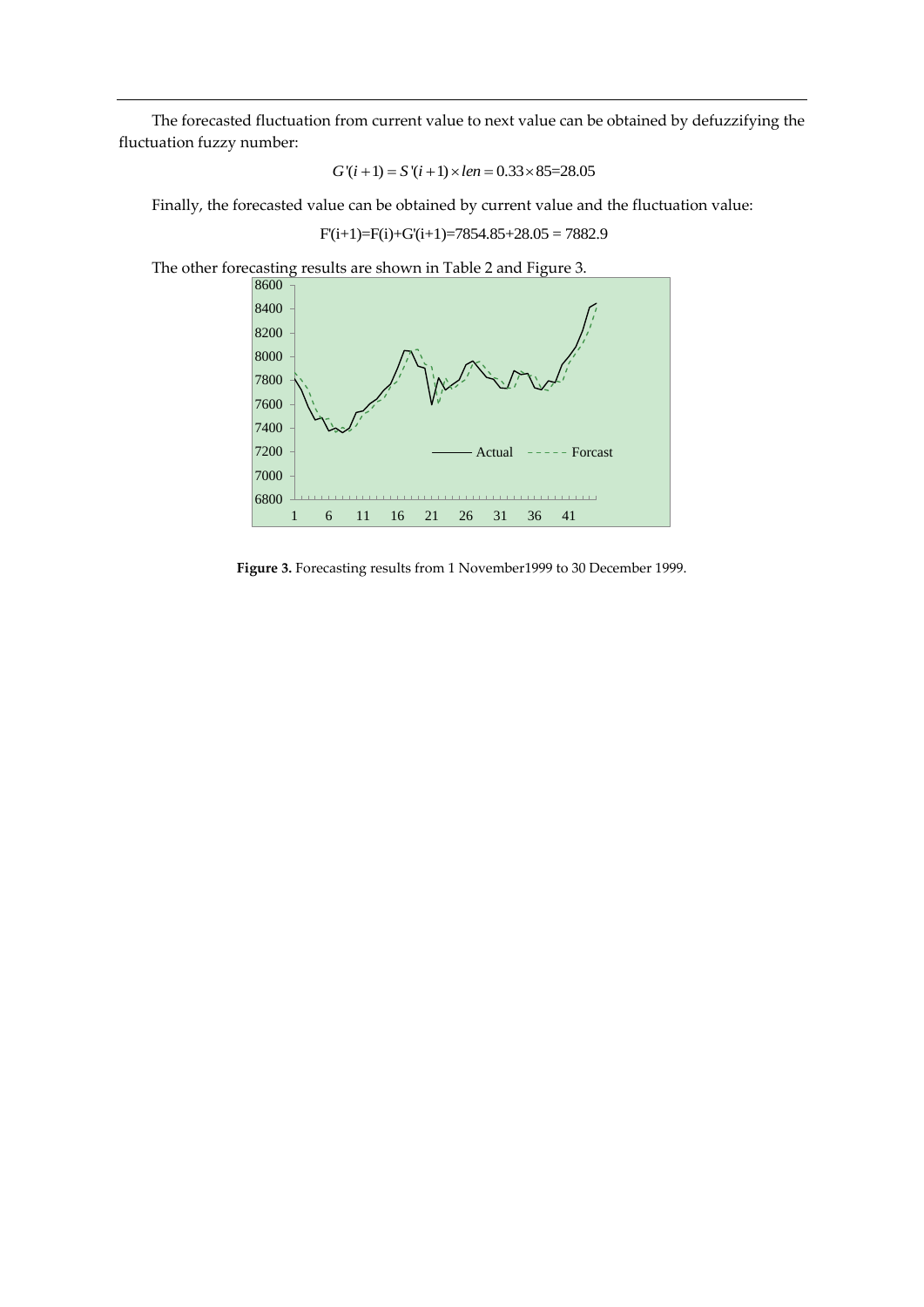| Date<br>(MM/DD/YYYY) | Actual   | Forecast | (Forecast-Actual) <sup>2</sup> | Date<br>(MM/DD/YYYY)         | Actual   | Forecast | (Forecast-Actual) <sup>2</sup> |
|----------------------|----------|----------|--------------------------------|------------------------------|----------|----------|--------------------------------|
| 11/1/1999            | 7,814.89 | 7,882.90 | 4,625.36                       | 12/1/1999                    | 7,766.20 | 7,720.87 | 2,054.81                       |
| 11/2/1999            | 7,721.59 | 7,842.94 | 14,725.82                      | 12/2/1999                    | 7,806.26 | 7,766.20 | 1,604.80                       |
| 11/3/1999            | 7,580.09 | 7,721.59 | 20,022.25                      | 12/3/1999                    | 7,933.17 | 7,797.76 | 18,335.87                      |
| 11/4/1999            | 7,469.23 | 7,580.09 | 12,289.94                      | 12/4/1999                    | 7,964.49 | 7,924.67 | 1,585.63                       |
| 11/5/1999            | 7,488.26 | 7,469.23 | 362.14                         | 12/6/1999                    | 7,894.46 | 7,955.99 | 3,785.94                       |
| 11/6/1999            | 7,376.56 | 7,488.26 | 12,476.89                      | 12/7/1999                    | 7,827.05 | 7,885.96 | 3,470.39                       |
| 11/8/1999            | 7,401.49 | 7,365.51 | 1,294.56                       | 12/8/1999                    | 7,811.02 | 7,827.05 | 256.96                         |
| 11/9/1999            | 7,362.69 | 7,390.44 | 770.06                         | 12/9/1999                    | 7,738.84 | 7,802.52 | 4,055.14                       |
| 11/10/1999           | 7,401.81 | 7,351.64 | 2,517.03                       | 12/10/1999                   | 7,733.77 | 7,745.64 | 140.90                         |
| 11/11/1999           | 7,532.22 | 7,486.82 | 2,061.16                       | 12/13/1999                   | 7,883.61 | 7,707.42 | 31,042.92                      |
| 11/15/1999           | 7,545.03 | 7,521.17 | 569.30                         | 12/14/1999                   | 7,850.14 | 7,857.26 | 50.69                          |
| 11/16/1999           | 7,606.20 | 7,545.03 | 3,741.77                       | 12/15/1999                   | 7,859.89 | 7,823.79 | 1,303.21                       |
| 11/17/1999           | 7,645.78 | 7,606.20 | 1,566.58                       | 12/16/1999                   | 7,739.76 | 7,859.89 | 14,431.22                      |
| 11/18/1999           | 7,718.06 | 7,673.83 | 1,956.29                       | 12/17/1999                   | 7,723.22 | 7,728.71 | 30.14                          |
| 11/19/1999           | 7,770.81 | 7,731.66 | 1,532.72                       | 12/18/1999                   | 7,797.87 | 7,723.22 | 5,572.62                       |
| 11/20/1999           | 7,900.34 | 7,799.71 | 10,126.40                      | 12/20/1999                   | 7,782.94 | 7,797.87 | 222.90                         |
| 11/22/1999           | 8,052.31 | 7,924.99 | 16,210.38                      | 12/21/1999                   | 7,934.26 | 7,782.94 | 22,897.74                      |
| 11/23/1999           | 8,046.19 | 8,052.31 | 37.45                          | 12/22/1999                   | 8,002.76 | 7,947.86 | 3,014.01                       |
| 11/24/1999           | 7,921.85 | 8,046.19 | 15,460.44                      | 12/23/1999                   | 8,083.49 | 8,056.32 | 738.21                         |
| 11/25/1999           | 7,904.53 | 7,936.30 | 1,009.33                       | 12/24/1999                   | 8,219.45 | 8,137.05 | 6,789.76                       |
| 11/26/1999           | 7,595.44 | 7,918.98 | 104,678.13                     | 12/27/1999                   | 8,415.07 | 8,233.90 | 32,822.57                      |
| 11/29/1999           | 7,823.90 | 7,629.44 | 37,814.69                      | 12/28/1999                   | 8,448.84 | 8,390.42 | 3,412.90                       |
| 11/30/1999           | 7,720.87 | 7,845.15 | 15,445.52                      | Root Mean Square Error(RMSE) |          |          | 98.76                          |

**Table 2.** Forecasting results from 1 November1999 to 30 December 1999.

The forecasting performance can be assessed by comparing the difference between the forecasted values and the actual values. The widely used indicators in time series models comparisons are the mean squared error (MSE), root of the mean squared error (RMSE), mean absolute error (MAE), mean percentage error (MPE), etc. These indicators are defined by Equations  $(6)-(9)$ :

$$
MSE = \frac{\sum_{t=1}^{n} (forecast(t) - actual(t))^2}{n}
$$
 (6)

$$
RMSE = \sqrt{\frac{\sum_{t=1}^{n} (forecast(t) - actual(t))^2}{n}}
$$
 (7)

$$
MAE = \frac{\sum_{t=1}^{n} |(forecast(t) - actual(t))|}{n}
$$
 (8)

$$
MPE = \frac{\sum_{t=1}^{n} |(forecast(t) - actual(t))| / actual(t)}{n}
$$
\n(9)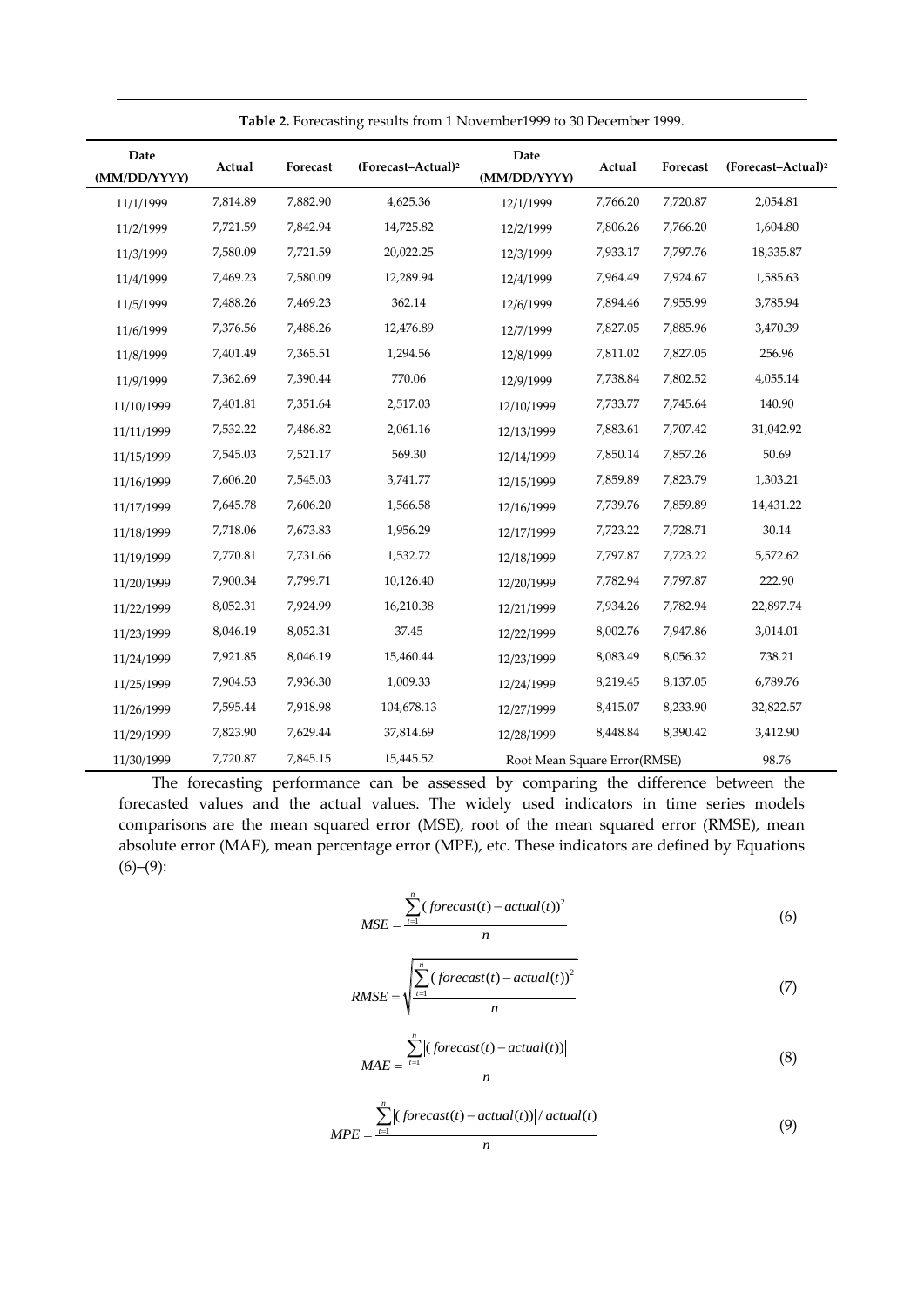where *n* denotes the number of values forecasted, *forecast(t)* and *actual(t)* denote the predicted value and actual value at time *t*, respectively. With respect to the proposed method for the 9th-order, the MSE, RMSE, MAE, and MPE are 9753.63, 98.76, 76.32, and 0.01, respectively.

Let the order number *n* vary from 2 to 10, the RMSEs for different nth-order forecasting models are listed in Table 4. The item "Average" refers to the RMSE for the average forecasting results of these different nth-order (n=2,3,...,10) models.

| <b>Table 4.</b> Comparison of forecasting critics for unicrent nur-orders. |  |  |  |  |  |  |  |                                                                        |                              |  |  |
|----------------------------------------------------------------------------|--|--|--|--|--|--|--|------------------------------------------------------------------------|------------------------------|--|--|
|                                                                            |  |  |  |  |  |  |  |                                                                        | n 2 3 4 5 6 7 8 9 10 Average |  |  |
|                                                                            |  |  |  |  |  |  |  | RMSE 100.22 100.9 100.66 99.81 102.83 103.48 100.36 98.76 108.99 99.03 |                              |  |  |

**Table 4.** Comparison of forecasting errors for different nth-orders .

In practical forecasting, the average of results for different nth-order  $(n=2,3,...,9)$  forecasting models is adopted to avoid the uncertainty. The proposed method is employed to forecast the TAIEX from 1997 to 2005. The forecasting results and errors are shown in Figure 3 and Table 5.



**Figure 3.** The stock market fluctuation for TAIEX test dataset (1997–2005).

| Year | 1997   | 1998   | 1999  | 2000   | <b>2001</b> | 2002  | 2003 | 2004  | 2005  |
|------|--------|--------|-------|--------|-------------|-------|------|-------|-------|
| RMSE | 141.89 | 119.85 | 99.03 | 128.62 | 125.64      | 66.29 | 53.2 | 56.11 | 55.83 |

**Table 5.** RMSEs of forecast errors for TAIEX 1997 to 2005.

Table 6 shows a comparison of RMSEs for different methods for forecasting the TAIEX1999. From this table, we can see that the performance of the proposed method is acceptable. The greatest advantage of the proposed method is that it doesn't need to determine the boundary of discourse and the intervals for number fuzzifying. Though RMSEs of some of the other methods outperform the proposed method, they often need to determine complex discretization partitioning rules or use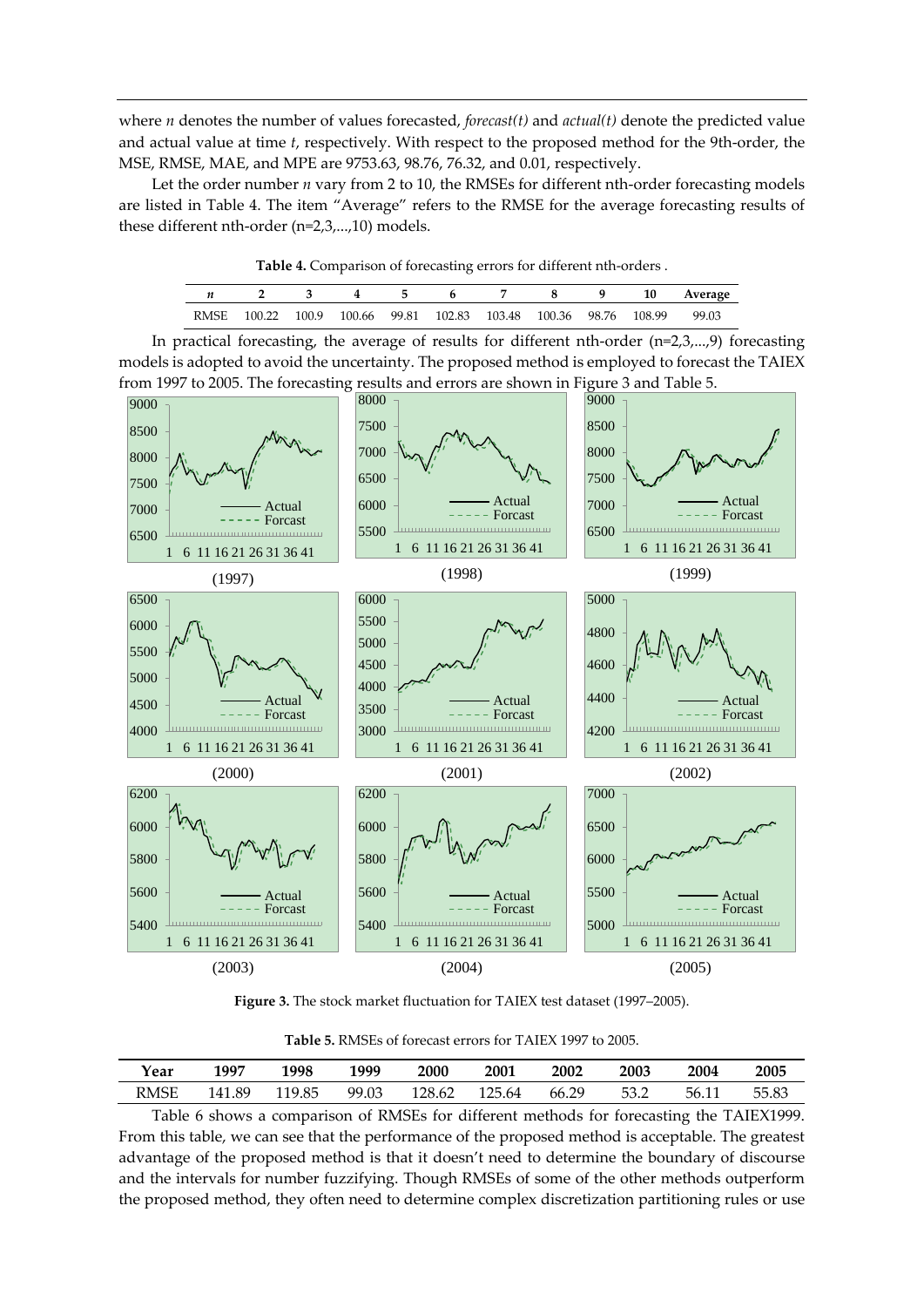adaptive expectation models to justify the final forecasting results. The method proposed in this paper is simpler and easily realized by a computer program.

| <b>Methods</b>                    | <b>RMSE</b> |
|-----------------------------------|-------------|
| Yu's Method(2005) [33]            | 145         |
| Hsieh et al.'s Method(2011) [50]  | 94          |
| Chang et al.'s Method(2011) [47]  | 100         |
| Cheng et al.'s Method(2013) [49]  | 103         |
| Chen et al.'s Method(2013) [48]   | 102.11      |
| Chen and Chen's Method(2015) [9]  | 103.9       |
| Chen and Chen's Method(2015) [46] | 92          |
| Zhao et al.'s Method(2016) [24]   | 110.85      |
| Jia et al.'s Method(2017) [17]    | 99.31       |
| The Proposed Method               | 99.03       |

| Table 6. A comparison of RMSEs for different methods for forecasting the TAIEX1999. |  |  |  |  |
|-------------------------------------------------------------------------------------|--|--|--|--|
|-------------------------------------------------------------------------------------|--|--|--|--|

#### *4.2. Forecasting SHSECI*

The SHSECI (Shanghai Stock Exchange Composite Index) is the most famous stock market index in China. In the following, we apply the proposed method to forecast the SHSECI from 2007 to 2015. For each year, the authentic datasets of historical daily SHSECI closing prices from January to October are used as the training data, and the datasets from November to December are used as the testing data. The RMSEs of forecast errors are shown in Table 7.

**Table 7.**RMSEs of forecast errors for SHSECI from 2007 to 2015.

| Year | 2007                                                      | 2008 |  | 2009 2010 2011 | 2012 | 2013 | 2014 | - 2015 |
|------|-----------------------------------------------------------|------|--|----------------|------|------|------|--------|
|      | RMSE 113.47 71.6 49.14 45.35 27.74 25.83 19.95 41.42 64.6 |      |  |                |      |      |      |        |
|      |                                                           |      |  |                |      |      |      |        |

From Table 7, we can see that the proposed method can successfully predict the SHSECI stock market.

## **5. Conclusions**

In this paper, a novel forecasting model is proposed based on neutrosophic logical relationships and Jaccard similarity measure. The proposed method is based on the fluctuations of the time series. The high-order fuzzy-fluctuation logical relationships are represented by neutrosophic logical relationships. Therefore, we can use Jaccard similarity measure method to find the most optimal forecasting rules. The most advantage of this method is that it can deal with the problem of lack of rules. Experiments show that the parameters generated from the training dataset can be successfully used for future datasets as well. In order to compare the performance with that of other methods, we take the TAIEX1999 as an example. We also forecasted TAIEX1997–2005 and SHSECI 2007–2015 to verify its effectiveness and universality. In the future, we will consider other factors which might affect the fluctuation of the stock market, such as the trade volume, the beginning value, the end value, etc. We will also consider the influence of other stock markets, such as the Dow Jones, the NASDAQ, the M1b, and so on.

**Acknowledgments:** The authors are indebted to anonymous reviewers for their very insightful comments and constructive suggestions, which help ameliorate the quality of this paper. This work was supported by the National Natural Science Foundation of China under grant 71471076, the Fund of the Ministry of Education of Humanities and Social Sciences (14YJAZH025), the Fund of the China Nation Tourism Administration (15TACK003), the Natural Science Foundation of Shandong Province (ZR2013GM003), and the Foundation Program of Jiangsu University (16JDG005).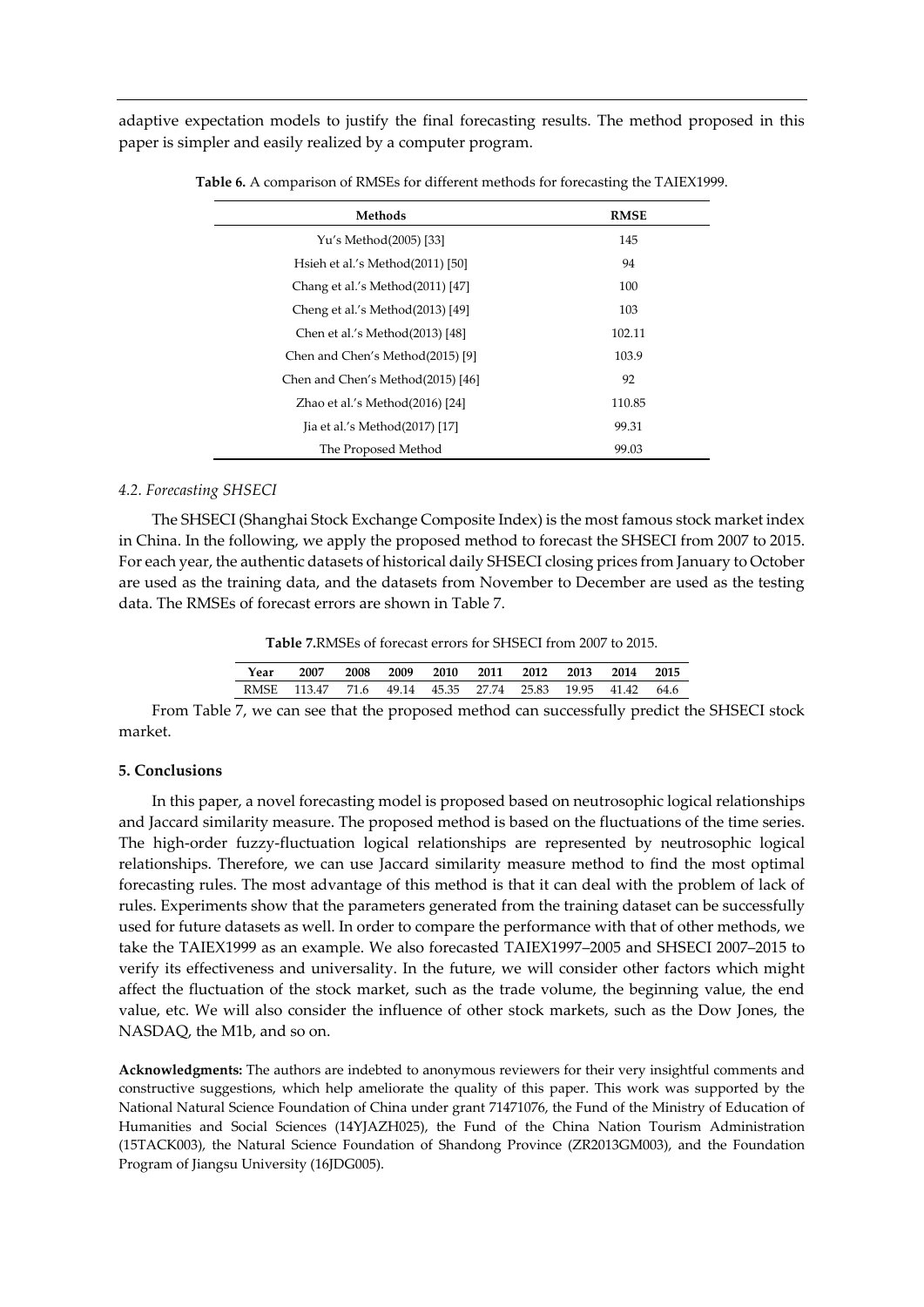# **Appendix A**

**Date (MM/DD/YYYY) TAIEX Fluctuation Fuzzified Date (MM/DD/YYYY) TAIEX Fluctuation Fuzzified Date (MM/DD/YYYY) TAIEX Fluctuation Fuzzified** 1/5/1999 6152.43 - - - 4/17/1999 7581.5 114.68 3 7/26/1999 7595.71 −128.81 1 1/6/1999 6199.91 47.48 3 4/19/1999 7623.18 41.68 2 7/27/1999 7367.97 −227.74 1 1/7/1999 6404.31 204.4 3 4/20/1999 7627.74 4.56 2 7/28/1999 7484.5 116.53 3 1/8/1999 6421.75 17.44 2 4/21/1999 7474.16 −153.58 1 7/29/1999 7359.37 −125.13 1 1/11/1999 6406.99 −14.76 2 4/22/1999 7494.6 20.44 2 7/30/1999 7413.11 53.74 3 1/12/1999 6363.89 −43.1 1 4/23/1999 7612.8 118.2 3 7/31/1999 7326.75 −86.36 1 1/13/1999 6319.34 −44.55 1 4/26/1999 7629.09 16.29 2 8/2/1999 7195.94 −130.81 1 1/14/1999 6241.32 −78.02 1 4/27/1999 7550.13 −78.96 1 8/3/1999 7175.19 −20.75 2 1/15/1999 6454.6 213.28 3 4/28/1999 7496.61 −53.52 1 8/4/1999 7110.8 −64.39 1 1/16/1999 6483.3 28.7 2 4/29/1999 7289.62 −206.99 1 8/5/1999 6959.73 −151.07 1 1/18/1999 6377.25 −106.05 1 4/30/1999 7371.17 81.55 3 8/6/1999 6823.52 −136.21 1 1/19/1999 6343.36 −33.89 2 5/3/1999 7383.26 12.09 2 8/7/1999 7049.74 226.22 3 1/20/1999 6310.71 −32.65 2 5/4/1999 7588.04 204.78 3 8/9/1999 7028.01 −21.73 2 1/21/1999 6332.2 21.49 2 5/5/1999 7572.16 −15.88 2 8/10/1999 7269.6 241.59 3 1/22/1999 6228.95 −103.25 1 5/6/1999 7560.05 −12.11 2 8/11/1999 7228.68 −40.92 2 1/25/1999 6033.21 −195.74 1 5/7/1999 7469.33 −90.72 1 8/12/1999 7330.24 101.56 3 1/26/1999 6115.64 82.43 3 5/10/1999 7484.37 15.04 2 8/13/1999 7626.05 295.81 3 1/27/1999 6138.87 23.23 2 5/11/1999 7474.45 −9.92 2 8/16/1999 8018.47 392.42 3 1/28/1999 6063.41 −75.46 1 5/12/1999 7448.41 −26.04 2 8/17/1999 8083.43 64.96 3 1/29/1999 5984 −79.41 1 5/13/1999 7416.2 −32.21 2 8/18/1999 7993.71 −89.72 1 1/30/1999 5998.32 14.32 2 5/14/1999 7592.53 176.33 3 8/19/1999 7964.67 −29.04 2 2/1/1999 5862.79 −135.53 1 5/15/1999 7576.64 −15.89 2 8/20/1999 8117.42 152.75 3 2/2/1999 5749.64 −113.15 1 5/17/1999 7599.76 23.12 2 8/21/1999 8153.57 36.15 2 2/3/1999 5743.86 −5.78 2 5/18/1999 7585.51 −14.25 2 8/23/1999 8119.98 −33.59 2 2/4/1999 5514.89 −228.97 1 5/19/1999 7614.6 29.09 2 8/24/1999 7984.39 −135.59 1 2/5/1999 5474.79 −40.1 2 5/20/1999 7608.88 −5.72 2 8/25/1999 8127.09 142.7 3 2/6/1999 5710.18 235.39 3 5/21/1999 7606.69 −2.19 2 8/26/1999 8097.57 −29.52 2 2/8/1999 5822.98 112.8 3 5/24/1999 7588.23 −18.46 2 8/27/1999 8053.97 −43.6 1 2/9/1999 5723.73 −99.25 1 5/25/1999 7417.03 −171.2 1 8/30/1999 8071.36 17.39 2 2/10/1999 5798 74.27 3 5/26/1999 7426.63 9.6 2 8/31/1999 8157.73 86.37 3 2/20/1999 6072.33 274.33 3 5/27/1999 7469.01 42.38 2 9/1/1999 8273.33 115.6 3 2/22/1999 6313.63 241.3 3 5/28/1999 7387.37 −81.64 1 9/2/1999 8226.15 −47.18 1 2/23/1999 6180.94 −132.69 1 5/29/1999 7419.7 32.33 2 9/3/1999 8073.97 −152.18 1 2/24/1999 6238.87 57.93 3 5/31/1999 7316.57 −103.13 1 9/4/1999 8065.11 −8.86 2

**Table A1.** Historical training data and fuzzified fluctuation data of TAIEX1999.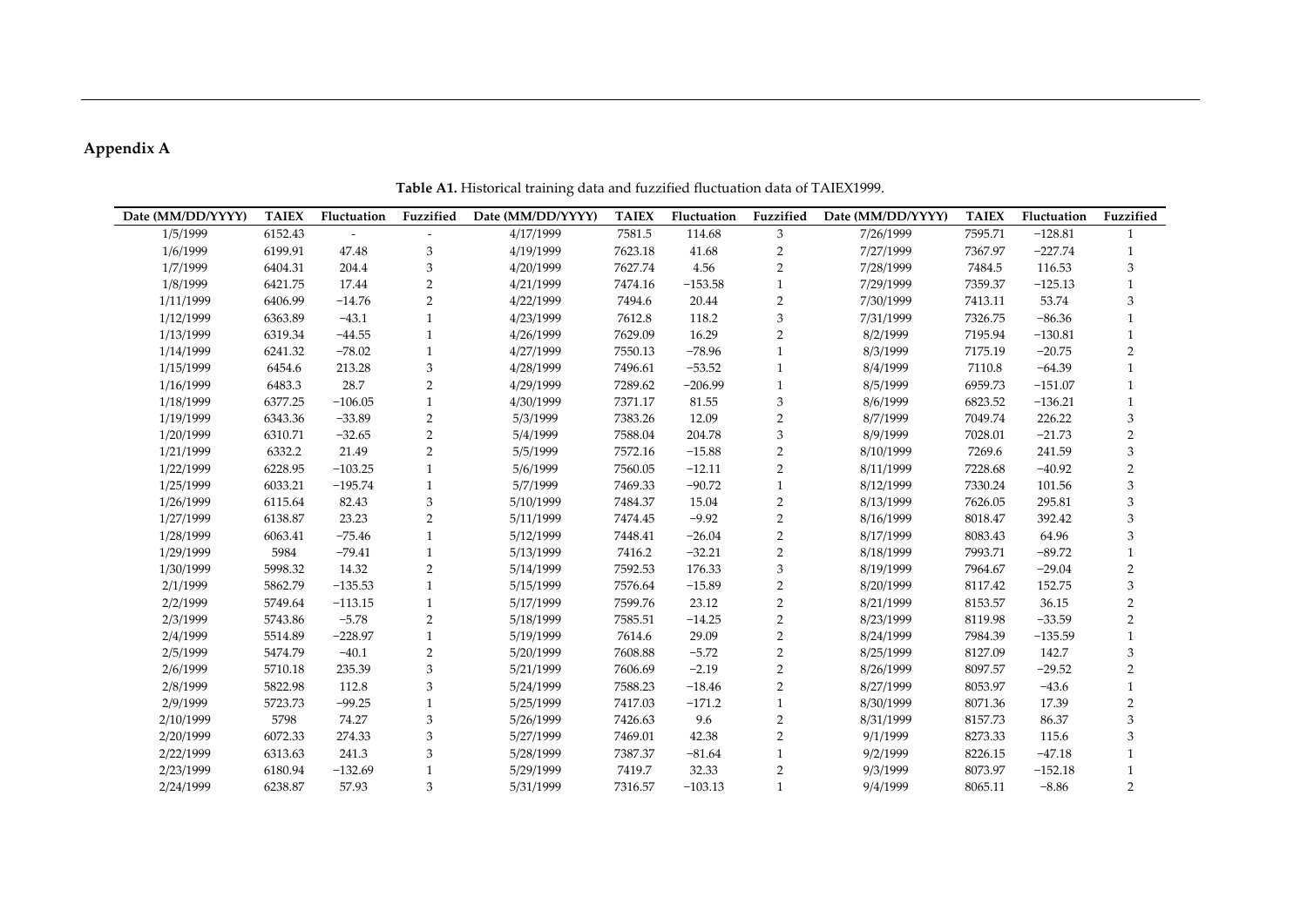| 2/25/1999 | 6275.53 | 36.66     | $\overline{2}$            | 6/1/1999  | 7397.62 | 81.05     | 3                         | 9/6/1999   | 8130.28 | 65.17     | 3              |  |
|-----------|---------|-----------|---------------------------|-----------|---------|-----------|---------------------------|------------|---------|-----------|----------------|--|
| 2/26/1999 | 6318.52 | 42.99     | 3                         | 6/2/1999  | 7488.03 | 90.41     | 3                         | 9/7/1999   | 7945.76 | $-184.52$ | $\mathbf{1}$   |  |
| 3/1/1999  | 6312.25 | $-6.27$   | $\overline{2}$            | 6/3/1999  | 7572.91 | 84.88     | 3                         | 9/8/1999   | 7973.3  | 27.54     | $\overline{2}$ |  |
| 3/2/1999  | 6263.54 | $-48.71$  | $\mathbf{1}$              | 6/4/1999  | 7590.44 | 17.53     | $\overline{c}$            | 9/9/1999   | 8025.02 | 51.72     | $\,$ 3 $\,$    |  |
| 3/3/1999  | 6403.14 | 139.6     | $\ensuremath{\mathsf{3}}$ | 6/5/1999  | 7639.3  | 48.86     | $\ensuremath{\mathsf{3}}$ | 9/10/1999  | 8161.46 | 136.44    | 3              |  |
| 3/4/1999  | 6393.74 | $-9.4$    | $\overline{2}$            | 6/7/1999  | 7802.69 | 163.39    | 3                         | 9/13/1999  | 8178.69 | 17.23     | $\overline{2}$ |  |
| 3/5/1999  | 6383.09 | $-10.65$  | $\overline{2}$            | 6/8/1999  | 7892.13 | 89.44     | 3                         | 9/14/1999  | 8092.02 | $-86.67$  | 1              |  |
| 3/6/1999  | 6421.73 | 38.64     | $\overline{2}$            | 6/9/1999  | 7957.71 | 65.58     | 3                         | 9/15/1999  | 7971.04 | $-120.98$ | $\mathbf{1}$   |  |
| 3/8/1999  | 6431.96 | 10.23     | $\overline{2}$            | 6/10/1999 | 7996.76 | 39.05     | $\overline{2}$            | 9/16/1999  | 7968.9  | $-2.14$   | $\overline{2}$ |  |
| 3/9/1999  | 6493.43 | 61.47     | 3                         | 6/11/1999 | 7979.4  | $-17.36$  | $\sqrt{2}$                | 9/17/1999  | 7916.92 | $-51.98$  | $\mathbf{1}$   |  |
| 3/10/1999 | 6486.61 | $-6.82$   | $\sqrt{2}$                | 6/14/1999 | 7973.58 | $-5.82$   | $\sqrt{2}$                | 9/18/1999  | 8016.93 | 100.01    | 3              |  |
| 3/11/1999 | 6436.8  | $-49.81$  | $\mathbf{1}$              | 6/15/1999 | 7960    | $-13.58$  | $\overline{2}$            | 9/20/1999  | 7972.14 | $-44.79$  | $\mathbf{1}$   |  |
| 3/12/1999 | 6462.73 | 25.93     | $\sqrt{2}$                | 6/16/1999 | 8059.02 | 99.02     | 3                         | 9/27/1999  | 7759.93 | $-212.21$ | $\mathbf{1}$   |  |
| 3/15/1999 | 6598.32 | 135.59    | 3                         | 6/17/1999 | 8274.36 | 215.34    | 3                         | 9/28/1999  | 7577.85 | $-182.08$ | $\mathbf{1}$   |  |
| 3/16/1999 | 6672.23 | 73.91     | $\ensuremath{\mathsf{3}}$ | 6/21/1999 | 8413.48 | 139.12    | 3                         | 9/29/1999  | 7615.45 | 37.6      | $\overline{c}$ |  |
| 3/17/1999 | 6757.07 | 84.84     | $\,3$                     | 6/22/1999 | 8608.91 | 195.43    | 3                         | 9/30/1999  | 7598.79 | $-16.66$  | $\overline{2}$ |  |
| 3/18/1999 | 6895.01 | 137.94    | $\ensuremath{\mathsf{3}}$ | 6/23/1999 | 8492.32 | $-116.59$ | $\mathbf{1}$              | 10/1/1999  | 7694.99 | 96.2      | 3              |  |
| 3/19/1999 | 6997.29 | 102.28    | $\ensuremath{\mathsf{3}}$ | 6/24/1999 | 8589.31 | 96.99     | 3                         | 10/2/1999  | 7659.55 | $-35.44$  | $\overline{2}$ |  |
| 3/20/1999 | 6993.38 | $-3.91$   | $\overline{2}$            | 6/25/1999 | 8265.96 | $-323.35$ | $\mathbf{1}$              | 10/4/1999  | 7685.48 | 25.93     | $\overline{2}$ |  |
| 3/22/1999 | 7043.23 | 49.85     | 3                         | 6/28/1999 | 8281.45 | 15.49     | $\overline{2}$            | 10/5/1999  | 7557.01 | $-128.47$ | $\mathbf{1}$   |  |
| 3/23/1999 | 6945.48 | $-97.75$  | $\mathbf{1}$              | 6/29/1999 | 8514.27 | 232.82    | $\mathfrak{Z}$            | 10/6/1999  | 7501.63 | $-55.38$  | $\mathbf{1}$   |  |
| 3/24/1999 | 6889.42 | $-56.06$  | $\mathbf{1}$              | 6/30/1999 | 8467.37 | $-46.9$   | $\mathbf{1}$              | 10/7/1999  | 7612    | 110.37    | 3              |  |
| 3/25/1999 | 6941.38 | 51.96     | $\ensuremath{\mathsf{3}}$ | 7/2/1999  | 8572.09 | 104.72    | 3                         | 10/8/1999  | 7552.98 | $-59.02$  | $\mathbf{1}$   |  |
| 3/26/1999 | 7033.25 | 91.87     | 3                         | 7/3/1999  | 8563.55 | $-8.54$   | $\overline{2}$            | 10/11/1999 | 7607.11 | 54.13     | 3              |  |
| 3/29/1999 | 6901.68 | $-131.57$ | $\mathbf{1}$              | 7/5/1999  | 8593.35 | 29.8      | $\overline{c}$            | 10/12/1999 | 7835.37 | 228.26    | 3              |  |
| 3/30/1999 | 6898.66 | $-3.02$   | $\overline{2}$            | 7/6/1999  | 8454.49 | $-138.86$ | $\mathbf{1}$              | 10/13/1999 | 7836.94 | 1.57      | $\overline{2}$ |  |
| 3/31/1999 | 6881.72 | $-16.94$  | $\overline{c}$            | 7/7/1999  | 8470.07 | 15.58     | $\sqrt{2}$                | 10/14/1999 | 7879.91 | 42.97     | $\,$ 3 $\,$    |  |
| 4/1/1999  | 7018.68 | 136.96    | $\ensuremath{\mathsf{3}}$ | 7/8/1999  | 8592.43 | 122.36    | 3                         | 10/15/1999 | 7819.09 | $-60.82$  | $\mathbf{1}$   |  |
| 4/2/1999  | 7232.51 | 213.83    | 3                         | 7/9/1999  | 8550.27 | $-42.16$  | $\overline{2}$            | 10/16/1999 | 7829.39 | 10.3      | $\overline{2}$ |  |
| 4/3/1999  | 7182.2  | $-50.31$  | $\mathbf{1}$              | 7/12/1999 | 8463.9  | $-86.37$  | $\mathbf{1}$              | 10/18/1999 | 7745.26 | $-84.13$  | $\mathbf{1}$   |  |
| 4/6/1999  | 7163.99 | $-18.21$  | $\overline{2}$            | 7/13/1999 | 8204.5  | $-259.4$  | $\mathbf{1}$              | 10/19/1999 | 7692.96 | $-52.3$   | $\mathbf{1}$   |  |
| 4/7/1999  | 7135.89 | $-28.1$   | $\overline{2}$            | 7/14/1999 | 7888.66 | $-315.84$ | $\mathbf{1}$              | 10/20/1999 | 7666.64 | $-26.32$  | $\overline{2}$ |  |
| 4/8/1999  | 7273.41 | 137.52    | $\ensuremath{\mathsf{3}}$ | 7/15/1999 | 7918.04 | 29.38     | $\sqrt{2}$                | 10/21/1999 | 7654.9  | $-11.74$  | $\overline{2}$ |  |
| 4/9/1999  | 7265.7  | $-7.71$   | $\sqrt{2}$                | 7/16/1999 | 7411.58 | $-506.46$ | $\mathbf{1}$              | 10/22/1999 | 7559.63 | $-95.27$  | $\mathbf{1}$   |  |
| 4/12/1999 | 7242.4  | $-23.3$   | $\overline{2}$            | 7/17/1999 | 7366.23 | $-45.35$  | $\mathbf{1}$              | 10/25/1999 | 7680.87 | 121.24    | 3              |  |
| 4/13/1999 | 7337.85 | 95.45     | 3                         | 7/19/1999 | 7386.89 | 20.66     | $\overline{2}$            | 10/26/1999 | 7700.29 | 19.42     | $\overline{2}$ |  |
| 4/14/1999 | 7398.65 | 60.8      | 3                         | 7/20/1999 | 7806.85 | 419.96    | 3                         | 10/27/1999 | 7701.22 | 0.93      | $\overline{2}$ |  |
| 4/15/1999 | 7498.17 | 99.52     | 3                         | 7/21/1999 | 7786.65 | $-20.2$   | $\overline{2}$            | 10/28/1999 | 7681.85 | $-19.37$  | $\overline{2}$ |  |
| 4/16/1999 | 7466.82 | $-31.35$  | $\overline{2}$            | 7/22/1999 | 7678.67 | $-107.98$ | $\mathbf{1}$              | 10/29/1999 | 7706.67 | 24.82     | $\overline{2}$ |  |
| 4/17/1999 | 7581.5  | 114.68    | 3                         | 7/23/1999 | 7724.52 | 45.85     | 3                         | 10/30/1999 | 7854.85 | 148.18    | 3              |  |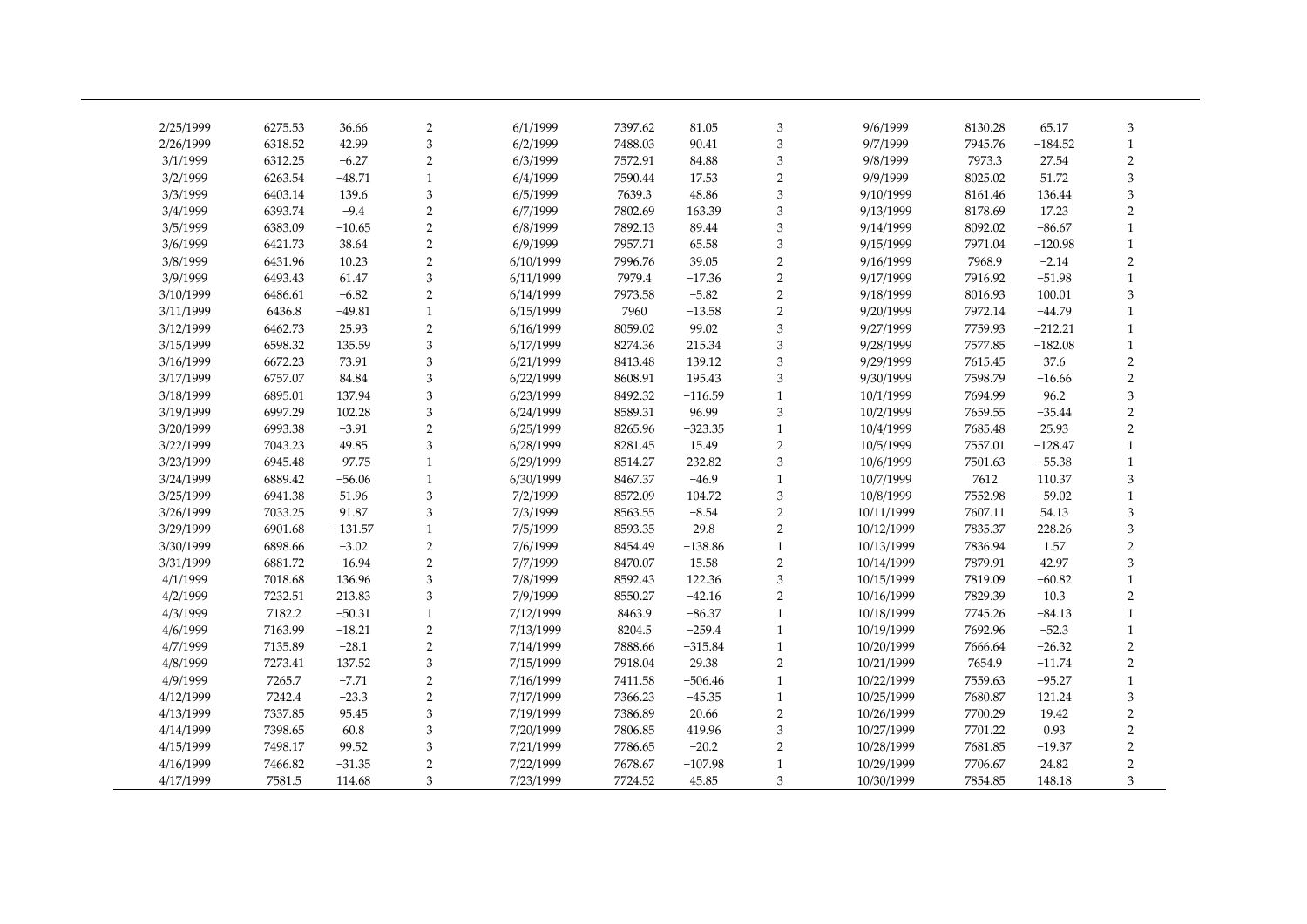| Date      |                                           |                    | Date      |                                           |                    | Date      |                                           |                    | Date      |                                           |                    |
|-----------|-------------------------------------------|--------------------|-----------|-------------------------------------------|--------------------|-----------|-------------------------------------------|--------------------|-----------|-------------------------------------------|--------------------|
| (MM/DD/   | <b>FFLR</b>                               | <b>LHS of NLR</b>  | (MM)DD    | <b>FFLR</b>                               | <b>LHS of NLR</b>  | (MM)DD    | <b>FFLR</b>                               | <b>LHS of NLR</b>  | (MM/DD)   | <b>FFLR</b>                               | <b>LHS of NLR</b>  |
| YYYY)     |                                           |                    | /YYY)     |                                           |                    | /YYY)     |                                           |                    | YYYY)     |                                           |                    |
| 1999/1/18 | $2,3,1,1,1,2,2,3,3 \rightarrow 2$         | (0.33, 0.33, 0.33) | 1999/4/3  | $3,3,2,2,1,3,3,1,1 \rightarrow 3$         | (0.33, 0.22, 0.44) | 1999/6/11 | $2,3,3,3,3,2,3,3,3 \rightarrow 2$         | (0,0.22,0.78)      | 1999/8/21 | $3,2,1,3,3,3,3,2,3 \rightarrow 3$         | (0.11, 0.22, 0.67) |
| 1999/1/19 | $1,2,3,1,1,1,2,2,3 \rightarrow 1$         | (0.44, 0.33, 0.22) | 1999/4/6  | $1,3,3,2,2,1,3,3,1 \rightarrow 1$         | (0.33, 0.22, 0.44) | 1999/6/14 | $2,2,3,3,3,3,2,3,3 \rightarrow 2$         | (0,0.33,0.67)      | 1999/8/23 | $2,3,2,1,3,3,3,3,2 \rightarrow 2$         | (0.11, 0.33, 0.56) |
| 1999/1/20 | $2,1,2,3,1,1,1,2,2 \rightarrow 2$         | (0.44, 0.44, 0.11) | 1999/4/7  | $2,1,3,3,2,2,1,3,3 \rightarrow 2$         | (0.22, 0.33, 0.44) | 1999/6/15 | $2,2,2,3,3,3,3,2,3 \rightarrow 2$         | (0,0.44,0.56)      | 1999/8/24 | $2,2,3,2,1,3,3,3,3 \rightarrow 2$         | (0.11, 0.33, 0.56) |
| 1999/1/21 | $2,2,1,2,3,1,1,1,2 \rightarrow 2$         | (0.44, 0.44, 0.11) | 1999/4/8  | $2,2,1,3,3,2,2,1,3 \rightarrow 2$         | (0.22, 0.44, 0.33) | 1999/6/16 | $2,2,2,2,3,3,3,3,2 \rightarrow 2$         | (0,0.56,0.44)      | 1999/8/25 | $1,2,2,3,2,1,3,3,3 \rightarrow 1$         | (0.22, 0.33, 0.44) |
| 1999/1/22 | $2,2,2,1,2,3,1,1,1 \rightarrow 2$         | (0.44, 0.44, 0.11) | 1999/4/9  | $3,2,2,1,3,3,2,2,1 \rightarrow 3$         | (0.22, 0.44, 0.33) | 1999/6/17 | $3,2,2,2,2,3,3,3,3 \rightarrow 3$         | (0,0.44,0.56)      | 1999/8/26 | $3,1,2,2,3,2,1,3,3 \rightarrow 3$         | (0.22, 0.33, 0.44) |
| 1999/1/25 | $1,2,2,2,1,2,3,1,1 \rightarrow 1$         | (0.44, 0.44, 0.11) | 1999/4/12 | $2,3,2,2,1,3,3,2,2 \rightarrow 2$         | (0.11, 0.56, 0.33) | 1999/6/21 | $3,3,2,2,2,2,3,3,3 \rightarrow 3$         | (0,0.44,0.56)      | 1999/8/27 | $2,3,1,2,2,3,2,1,3 \rightarrow 2$         | (0.22, 0.44, 0.33) |
| 1999/1/26 | $1, 1, 2, 2, 2, 1, 2, 3, 1 \rightarrow 1$ | (0.44, 0.44, 0.11) | 1999/4/13 | $2,2,3,2,2,1,3,3,2 \rightarrow 2$         | (0.11, 0.56, 0.33) | 1999/6/22 | $3,3,3,2,2,2,2,3,3 \rightarrow 3$         | (0,0.44,0.56)      | 1999/8/30 | $1,2,3,1,2,2,3,2,1 \rightarrow 1$         | (0.33, 0.44, 0.22) |
| 1999/1/27 | $3,1,1,2,2,2,1,2,3 \rightarrow 3$         | (0.33, 0.44, 0.22) | 1999/4/14 | $3,2,2,3,2,2,1,3,3 \rightarrow 3$         | (0.11, 0.44, 0.44) | 1999/6/23 | $3,3,3,3,2,2,2,2,3 \rightarrow 3$         | (0,0.44,0.56)      | 1999/8/31 | $2,1,2,3,1,2,2,3,2 \rightarrow 2$         | (0.22, 0.56, 0.22) |
| 1999/1/28 | $2,3,1,1,2,2,2,1,2 \rightarrow 2$         | (0.33, 0.56, 0.11) | 1999/4/15 | $3,3,2,2,3,2,2,1,3 \rightarrow 3$         | (0.11, 0.44, 0.44) | 1999/6/24 | $1,3,3,3,3,2,2,2,2 \rightarrow 1$         | (0.11, 0.44, 0.44) | 1999/9/1  | $3,2,1,2,3,1,2,2,3 \rightarrow 3$         | (0.22, 0.44, 0.33) |
| 1999/1/29 | $1,2,3,1,1,2,2,2,1 \rightarrow 1$         | (0.44, 0.44, 0.11) | 1999/4/16 | $3,3,3,2,2,3,2,2,1 \rightarrow 3$         | (0.11, 0.44, 0.44) | 1999/6/25 | $3,1,3,3,3,3,2,2,2 \rightarrow 3$         | (0.11, 0.33, 0.56) | 1999/9/2  | $3,3,2,1,2,3,1,2,2 \rightarrow 3$         | (0.22, 0.44, 0.33) |
| 1999/1/30 | $1, 1, 2, 3, 1, 1, 2, 2, 2 \rightarrow 1$ | (0.44, 0.44, 0.11) | 1999/4/17 | $2,3,3,3,2,2,3,2,2 \rightarrow 2$         | (0,0.56,0.44)      | 1999/6/28 | $1,3,1,3,3,3,3,2,2 \rightarrow 1$         | (0.22, 0.22, 0.56) | 1999/9/3  | $1,3,3,2,1,2,3,1,2 \rightarrow 1$         | (0.33, 0.33, 0.33) |
| 1999/2/1  | $2,1,1,2,3,1,1,2,2 \rightarrow 2$         | (0.44, 0.44, 0.11) | 1999/4/19 | $3,2,3,3,3,2,2,3,2 \rightarrow 3$         | (0,0.44,0.56)      | 1999/6/29 | $2,1,3,1,3,3,3,3,2 \rightarrow 2$         | (0.22, 0.22, 0.56) | 1999/9/4  | $1, 1, 3, 3, 2, 1, 2, 3, 1 \rightarrow 1$ | (0.44, 0.22, 0.33) |
| 1999/2/2  | $1,2,1,1,2,3,1,1,2 \rightarrow 1$         | (0.56, 0.33, 0.11) | 1999/4/20 | $2,3,2,3,3,3,2,2,3 \rightarrow 2$         | (0,0.44,0.56)      | 1999/6/30 | $3,2,1,3,1,3,3,3,3 \rightarrow 3$         | (0.22, 0.11, 0.67) | 1999/9/6  | $2,1,1,3,3,2,1,2,3 \rightarrow 2$         | (0.33, 0.33, 0.33) |
| 1999/2/3  | $1, 1, 2, 1, 1, 2, 3, 1, 1 \rightarrow 1$ | (0.67, 0.22, 0.11) | 1999/4/21 | $2,2,3,2,3,3,3,2,2 \rightarrow 2$         | (0,0.56,0.44)      | 1999/7/2  | $1,3,2,1,3,1,3,3,3 \rightarrow 1$         | (0.33, 0.11, 0.56) | 1999/9/7  | $3,2,1,1,3,3,2,1,2 \rightarrow 3$         | (0.33, 0.33, 0.33) |
| 1999/2/4  | $2,1,1,2,1,1,2,3,1 \rightarrow 2$         | (0.56, 0.33, 0.11) | 1999/4/22 | $1,2,2,3,2,3,3,3,2 \rightarrow 1$         | (0.11, 0.44, 0.44) | 1999/7/3  | $3,1,3,2,1,3,1,3,3 \rightarrow 3$         | (0.33, 0.11, 0.56) | 1999/9/8  | $1,3,2,1,1,3,3,2,1 \rightarrow 1$         | (0.44, 0.22, 0.33) |
| 1999/2/5  | $1,2,1,1,2,1,1,2,3 \rightarrow 1$         | (0.56, 0.33, 0.11) | 1999/4/23 | $2,1,2,2,3,2,3,3,3 \rightarrow 2$         | (0.11, 0.44, 0.44) | 1999/7/5  | $2,3,1,3,2,1,3,1,3 \rightarrow 2$         | (0.33, 0.22, 0.44) | 1999/9/9  | $2,1,3,2,1,1,3,3,2 \rightarrow 2$         | (0.33, 0.33, 0.33) |
| 1999/2/6  | $2,1,2,1,1,2,1,1,2 \rightarrow 2$         | (0.56, 0.44, 0)    | 1999/4/26 | $3,2,1,2,2,3,2,3,3 \rightarrow 3$         | (0.11, 0.44, 0.44) | 1999/7/6  | $2,2,3,1,3,2,1,3,1 \rightarrow 2$         | (0.33, 0.33, 0.33) | 1999/9/10 | $3,2,1,3,2,1,1,3,3 \rightarrow 3$         | (0.33, 0.22, 0.44) |
| 1999/2/8  | $3,2,1,2,1,1,2,1,1 \rightarrow 3$         | (0.56, 0.33, 0.11) | 1999/4/27 | $2,3,2,1,2,2,3,2,3 \rightarrow 2$         | (0.11, 0.56, 0.33) | 1999/7/7  | $1,2,2,3,1,3,2,1,3 \rightarrow 1$         | (0.33, 0.33, 0.33) | 1999/9/13 | $3,3,2,1,3,2,1,1,3 \rightarrow 3$         | (0.33, 0.22, 0.44) |
| 1999/2/9  | $3,3,2,1,2,1,1,2,1 \rightarrow 3$         | (0.44, 0.33, 0.22) | 1999/4/28 | $1,2,3,2,1,2,2,3,2 \rightarrow 1$         | (0.22, 0.56, 0.22) | 1999/7/8  | $2,1,2,2,3,1,3,2,1 \rightarrow 2$         | (0.33, 0.44, 0.22) | 1999/9/14 | $2,3,3,2,1,3,2,1,1 \rightarrow 2$         | (0.33, 0.33, 0.33) |
| 1999/2/10 | $1,3,3,2,1,2,1,1,2 \rightarrow 1$         | (0.44, 0.33, 0.22) | 1999/4/29 | $1, 1, 2, 3, 2, 1, 2, 2, 3 \rightarrow 1$ | (0.33, 0.44, 0.22) | 1999/7/9  | $3,2,1,2,2,3,1,3,2 \rightarrow 3$         | (0.22, 0.44, 0.33) | 1999/9/15 | $1,2,3,3,2,1,3,2,1 \rightarrow 1$         | (0.33, 0.33, 0.33) |
| 1999/2/20 | $3,1,3,3,2,1,2,1,1 \rightarrow 3$         | (0.44, 0.22, 0.33) | 1999/4/30 | $1,1,1,2,3,2,1,2,2 \rightarrow 1$         | (0.44, 0.44, 0.11) | 1999/7/12 | $2,3,2,1,2,2,3,1,3 \rightarrow 2$         | (0.22, 0.44, 0.33) | 1999/9/16 | $1, 1, 2, 3, 3, 2, 1, 3, 2 \rightarrow 1$ | (0.33, 0.33, 0.33) |
| 1999/2/22 | $3,3,1,3,3,2,1,2,1 \rightarrow 3$         | (0.33, 0.22, 0.44) | 1999/5/3  | $3,1,1,1,2,3,2,1,2 \rightarrow 3$         | (0.44, 0.33, 0.22) | 1999/7/13 | $1,2,3,2,1,2,2,3,1 \rightarrow 1$         | (0.33, 0.44, 0.22) | 1999/9/17 | $2,1,1,2,3,3,2,1,3 \rightarrow 2$         | (0.33, 0.33, 0.33) |
| 1999/2/23 | $3,3,3,1,3,3,2,1,2 \rightarrow 3$         | (0.22, 0.22, 0.56) | 1999/5/4  | $2,3,1,1,1,2,3,2,1 \rightarrow 2$         | (0.44, 0.33, 0.22) | 1999/7/14 | $1, 1, 2, 3, 2, 1, 2, 2, 3 \rightarrow 1$ | (0.33, 0.44, 0.22) | 1999/9/18 | $1,2,1,1,2,3,3,2,1 \rightarrow 1$         | (0.44, 0.33, 0.22) |
| 1999/2/24 | $1,3,3,3,1,3,3,2,1 \rightarrow 1$         | (0.33, 0.11, 0.56) | 1999/5/5  | $3,2,3,1,1,1,2,3,2 \rightarrow 3$         | (0.33, 0.33, 0.33) | 1999/7/15 | $1,1,1,2,3,2,1,2,2 \rightarrow 1$         | (0.44, 0.44, 0.11) | 1999/9/20 | $3,1,2,1,1,2,3,3,2 \rightarrow 3$         | (0.33, 0.33, 0.33) |
| 1999/2/25 | $3,1,3,3,3,1,3,3,2 \rightarrow 3$         | (0.22, 0.11, 0.67) | 1999/5/6  | $2,3,2,3,1,1,1,2,3 \rightarrow 2$         | (0.33, 0.33, 0.33) | 1999/7/16 | $2,1,1,1,2,3,2,1,2 \rightarrow 2$         | (0.44, 0.44, 0.11) | 1999/9/27 | $1,3,1,2,1,1,2,3,3 \rightarrow 1$         | (0.44, 0.22, 0.33) |
| 1999/2/26 | $2,3,1,3,3,3,1,3,3 \rightarrow 2$         | (0.22, 0.11, 0.67) | 1999/5/7  | $2,2,3,2,3,1,1,1,2 \rightarrow 2$         | (0.33, 0.44, 0.22) | 1999/7/17 | $1,2,1,1,1,2,3,2,1 \rightarrow 1$         | (0.56, 0.33, 0.11) | 1999/9/28 | $1,1,3,1,2,1,1,2,3 \rightarrow 1$         | (0.56, 0.22, 0.22) |
| 1999/3/1  | $3,2,3,1,3,3,3,1,3 \rightarrow 3$         | (0.22, 0.11, 0.67) | 1999/5/10 | $1,2,2,3,2,3,1,1,1 \rightarrow 1$         | (0.44, 0.33, 0.22) | 1999/7/19 | $1, 1, 2, 1, 1, 1, 2, 3, 2 \rightarrow 1$ | (0.56, 0.33, 0.11) | 1999/9/29 | $1,1,1,3,1,2,1,1,2 \rightarrow 1$         | (0.67, 0.22, 0.11) |
| 1999/3/2  | $2,3,2,3,1,3,3,3,1 \rightarrow 2$         | (0.22, 0.22, 0.56) | 1999/5/11 | $2,1,2,2,3,2,3,1,1 \rightarrow 2$         | (0.33, 0.44, 0.22) | 1999/7/20 | $2,1,1,2,1,1,1,2,3 \rightarrow 2$         | (0.56, 0.33, 0.11) | 1999/9/30 | $2,1,1,1,3,1,2,1,1 \rightarrow 2$         | (0.67, 0.22, 0.11) |
| 1999/3/3  | $1,2,3,2,3,1,3,3,3 \rightarrow 1$         | (0.22, 0.22, 0.56) | 1999/5/12 | $2,2,1,2,2,3,2,3,1 \rightarrow 2$         | (0.22, 0.56, 0.22) | 1999/7/21 | $3,2,1,1,2,1,1,1,2 \rightarrow 3$         | (0.56, 0.33, 0.11) | 1999/10/1 | $2,2,1,1,1,3,1,2,1 \rightarrow 2$         | (0.56, 0.33, 0.11) |
| 1999/3/4  | $3,1,2,3,2,3,1,3,3 \rightarrow 3$         | (0.22, 0.22, 0.56) | 1999/5/13 | $2,2,2,1,2,2,3,2,3 \rightarrow 2$         | (0.11, 0.67, 0.22) | 1999/7/22 | $2,3,2,1,1,2,1,1,1 \rightarrow 2$         | (0.56, 0.33, 0.11) | 1999/10/2 | $3,2,2,1,1,1,3,1,2 \rightarrow 3$         | (0.44, 0.33, 0.22) |
| 1999/3/5  | $2,3,1,2,3,2,3,1,3 \rightarrow 2$         | (0.22, 0.33, 0.44) | 1999/5/14 | $2,2,2,2,1,2,2,3,2 \rightarrow 2$         | (0.11, 0.78, 0.11) | 1999/7/23 | $1,2,3,2,1,1,2,1,1 \rightarrow 1$         | (0.56, 0.33, 0.11) | 1999/10/4 | $2,3,2,2,1,1,1,3,1 \rightarrow 2$         | (0.44, 0.33, 0.22) |
| 1999/3/6  | $2,2,3,1,2,3,2,3,1 \rightarrow 2$         | (0.22, 0.44, 0.33) | 1999/5/15 | $3,2,2,2,2,1,2,2,3 \rightarrow 3$         | (0.11, 0.67, 0.22) | 1999/7/26 | $3,1,2,3,2,1,1,2,1 \rightarrow 3$         | (0.44, 0.33, 0.22) | 1999/10/5 | $2,2,3,2,2,1,1,1,3 \rightarrow 2$         | (0.33, 0.44, 0.22) |
| 1999/3/8  | $2,2,2,3,1,2,3,2,3 \rightarrow 2$         | (0.11, 0.56, 0.33) | 1999/5/17 | $2,3,2,2,2,2,1,2,2 \rightarrow 2$         | (0.11, 0.78, 0.11) | 1999/7/27 | $1,3,1,2,3,2,1,1,2 \rightarrow 1$         | (0.44, 0.33, 0.22) | 1999/10/6 | $1,2,2,3,2,2,1,1,1 \rightarrow 1$         | (0.44, 0.44, 0.11) |
| 1999/3/9  | $2,2,2,2,3,1,2,3,2 \rightarrow 2$         | (0.11, 0.67, 0.22) | 1999/5/18 | $2,2,3,2,2,2,2,1,2 \rightarrow 2$         | (0.11, 0.78, 0.11) | 1999/7/28 | $1,1,3,1,2,3,2,1,1 \rightarrow 1$         | (0.56, 0.22, 0.22) | 1999/10/7 | $1, 1, 2, 2, 3, 2, 2, 1, 1 \rightarrow 1$ | (0.44, 0.44, 0.11) |

**Table A2.** The FFLRs and the converted left hand side of NLRs for Historical training data of TAIEX1999.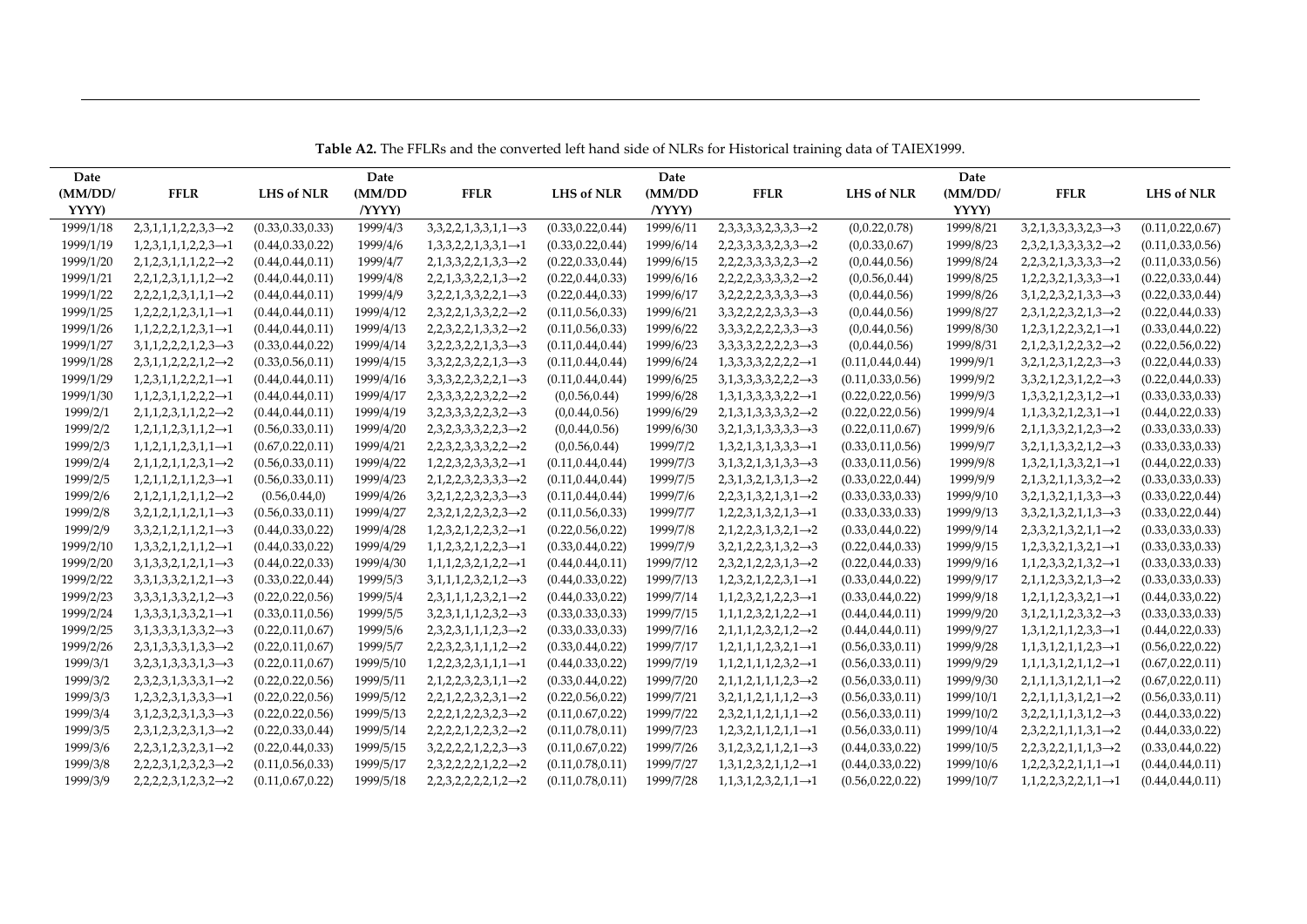| 1999/3/10 | $3,2,2,2,2,3,1,2,3 \rightarrow 3$ | (0.11, 0.56, 0.33) | 1999/5/19 | $2,2,2,3,2,2,2,2,1 \rightarrow 2$ | (0.11, 0.78, 0.11) | 1999/7/29 | $3,1,1,3,1,2,3,2,1 \rightarrow 3$ | (0.44, 0.22, 0.33) | 1999/10/8  | $3,1,1,2,2,3,2,2,1 \rightarrow 3$ | (0.33, 0.44, 0.22) |
|-----------|-----------------------------------|--------------------|-----------|-----------------------------------|--------------------|-----------|-----------------------------------|--------------------|------------|-----------------------------------|--------------------|
| 1999/3/11 | $2,3,2,2,2,2,3,1,2 \rightarrow 2$ | (0.11, 0.67, 0.22) | 1999/5/20 | $2,2,2,2,3,2,2,2,2 \rightarrow 2$ | (0,0.89,0.11)      | 1999/7/30 | $1,3,1,1,3,1,2,3,2 \rightarrow 1$ | (0.44, 0.22, 0.33) | 1999/10/11 | $1,3,1,1,2,2,3,2,2 \rightarrow 1$ | (0.33, 0.44, 0.22) |
| 1999/3/12 | $1,2,3,2,2,2,2,3,1 \rightarrow 1$ | (0.22, 0.56, 0.22) | 1999/5/21 | $2,2,2,2,2,3,2,2,2 \rightarrow 2$ | (0,0.89,0.11)      | 1999/7/31 | $3,1,3,1,1,3,1,2,3 \rightarrow 3$ | (0.44, 0.11, 0.44) | 1999/10/12 | $3,1,3,1,1,2,2,3,2 \rightarrow 3$ | (0.33, 0.33, 0.33) |
| 1999/3/15 | $2,1,2,3,2,2,2,2,3 \rightarrow 2$ | (0.11, 0.67, 0.22) | 1999/5/24 | $2,2,2,2,2,2,3,2,2 \rightarrow 2$ | (0,0.89,0.11)      | 1999/8/2  | $1,3,1,3,1,1,3,1,2 \rightarrow 1$ | (0.56, 0.11, 0.33) | 1999/10/13 | $3,3,1,3,1,1,2,2,3 \rightarrow 3$ | (0.33, 0.22, 0.44) |
| 1999/3/16 | $3,2,1,2,3,2,2,2,2 \rightarrow 3$ | (0.11, 0.67, 0.22) | 1999/5/25 | $2,2,2,2,2,2,3,2 \rightarrow 2$   | (0,0.89,0.11)      | 1999/8/3  | $1,1,3,1,3,1,1,3,1 \rightarrow 1$ | (0.67, 0.0.33)     | 1999/10/14 | $2,3,3,1,3,1,1,2,2 \rightarrow 2$ | (0.33, 0.33, 0.33) |
| 1999/3/17 | $3,3,2,1,2,3,2,2,2 \rightarrow 3$ | (0.11, 0.56, 0.33) | 1999/5/26 | $1,2,2,2,2,2,2,2,3 \rightarrow 1$ | (0.11, 0.78, 0.11) | 1999/8/4  | $2,1,1,3,1,3,1,1,3 \rightarrow 2$ | (0.56, 0.11, 0.33) | 1999/10/15 | $3,2,3,3,1,3,1,1,2 \rightarrow 3$ | (0.33, 0.22, 0.44) |
| 1999/3/18 | $3,3,3,2,1,2,3,2,2 \rightarrow 3$ | (0.11, 0.44, 0.44) | 1999/5/27 | $2,1,2,2,2,2,2,2,2 \rightarrow 2$ | (0.11, 0.89, 0)    | 1999/8/5  | $1,2,1,1,3,1,3,1,1 \rightarrow 1$ | (0.67, 0.11, 0.22) | 1999/10/16 | $1,3,2,3,3,1,3,1,1 \rightarrow 1$ | (0.44,0.11,0.44)   |
| 1999/3/19 | $3,3,3,3,2,1,2,3,2 \rightarrow 3$ | (0.11, 0.33, 0.56) | 1999/5/28 | $2,2,1,2,2,2,2,2,2 \rightarrow 2$ | (0.11, 0.89, 0)    | 1999/8/6  | $1,1,2,1,1,3,1,3,1 \rightarrow 1$ | (0.67, 0.11, 0.22) | 1999/10/18 | $2,1,3,2,3,3,1,3,1 \rightarrow 2$ | (0.33,0.22,0.44)   |
| 1999/3/20 | $3,3,3,3,3,2,1,2,3 \rightarrow 3$ | (0.11, 0.22, 0.67) | 1999/5/29 | $1,2,2,1,2,2,2,2,2 \rightarrow 1$ | (0.22, 0.78, 0)    | 1999/8/7  | $1,1,1,2,1,1,3,1,3 \rightarrow 1$ | (0.67, 0.11, 0.22) | 1999/10/19 | $1,2,1,3,2,3,3,1,3 \rightarrow 1$ | (0.33, 0.22, 0.44) |
| 1999/3/22 | $2,3,3,3,3,3,2,1,2 \rightarrow 2$ | (0.11, 0.33, 0.56) | 1999/5/31 | $2,1,2,2,1,2,2,2,2 \rightarrow 2$ | (0.22, 0.78, 0)    | 1999/8/9  | $3,1,1,1,2,1,1,3,1 \rightarrow 3$ | (0.67, 0.11, 0.22) | 1999/10/20 | $1,1,2,1,3,2,3,3,1 \rightarrow 1$ | (0.44, 0.22, 0.33) |
| 1999/3/23 | $3,2,3,3,3,3,3,2,1 \rightarrow 3$ | (0.11, 0.22, 0.67) | 1999/6/1  | $1,2,1,2,2,1,2,2,2 \rightarrow 1$ | (0.33, 0.67, 0)    | 1999/8/10 | $2,3,1,1,1,2,1,1,3 \rightarrow 2$ | (0.56, 0.22, 0.22) | 1999/10/21 | $2,1,1,2,1,3,2,3,3 \rightarrow 2$ | (0.33, 0.33, 0.33) |
| 1999/3/24 | $1,3,2,3,3,3,3,3,2 \rightarrow 1$ | (0.11, 0.22, 0.67) | 1999/6/2  | $3,1,2,1,2,2,1,2,2 \rightarrow 3$ | (0.33, 0.56, 0.11) | 1999/8/11 | $3,2,3,1,1,1,2,1,1 \rightarrow 3$ | (0.56, 0.22, 0.22) | 1999/10/22 | $2,2,1,1,2,1,3,2,3 \rightarrow 2$ | (0.33, 0.44, 0.22) |
| 1999/3/25 | $1,1,3,2,3,3,3,3,3 \rightarrow 1$ | (0.22, 0.11, 0.67) | 1999/6/3  | $3,3,1,2,1,2,2,1,2 \rightarrow 3$ | (0.33, 0.44, 0.22) | 1999/8/12 | $2,3,2,3,1,1,1,2,1 \rightarrow 2$ | (0.44, 0.33, 0.22) | 1999/10/25 | $1,2,2,1,1,2,1,3,2 \rightarrow 1$ | (0.44, 0.44, 0.11) |
| 1999/3/26 | $3,1,1,3,2,3,3,3,3 \rightarrow 3$ | (0.22, 0.11, 0.67) | 1999/6/4  | $3,3,3,1,2,1,2,2,1 \rightarrow 3$ | (0.33, 0.33, 0.33) | 1999/8/13 | $3,2,3,2,3,1,1,1,2 \rightarrow 3$ | (0.33, 0.33, 0.33) | 1999/10/26 | $3,1,2,2,1,1,2,1,3 \rightarrow 3$ | (0.44, 0.33, 0.22) |
| 1999/3/29 | $3,3,1,1,3,2,3,3,3 \rightarrow 3$ | (0.22, 0.11, 0.67) | 1999/6/5  | $2,3,3,3,1,2,1,2,2 \rightarrow 2$ | (0.22, 0.44, 0.33) | 1999/8/16 | $3,3,2,3,2,3,1,1,1 \rightarrow 3$ | (0.33, 0.22, 0.44) | 1999/10/27 | $2,3,1,2,2,1,1,2,1 \rightarrow 2$ | (0.44, 0.44, 0.11) |
| 1999/3/30 | $1,3,3,1,1,3,2,3,3 \rightarrow 1$ | (0.33, 0.11, 0.56) | 1999/6/7  | $3,2,3,3,3,1,2,1,2 \rightarrow 3$ | (0.22, 0.33, 0.44) | 1999/8/17 | $3,3,3,2,3,2,3,1,1 \rightarrow 3$ | (0.22, 0.22, 0.56) | 1999/10/28 | $2,2,3,1,2,2,1,1,2 \rightarrow 2$ | (0.33, 0.56, 0.11) |
| 1999/3/31 | $2,1,3,3,1,1,3,2,3 \rightarrow 2$ | (0.33, 0.22, 0.44) | 1999/6/8  | $3,3,2,3,3,3,1,2,1 \rightarrow 3$ | (0.22, 0.22, 0.56) | 1999/8/18 | $3,3,3,3,2,3,2,3,1 \rightarrow 3$ | (0.11, 0.22, 0.67) | 1999/10/29 | $2,2,2,3,1,2,2,1,1 \rightarrow 2$ | (0.33, 0.56, 0.11) |
| 1999/4/1  | $2,2,1,3,3,1,1,3,2 \rightarrow 2$ | (0.33, 0.33, 0.33) | 1999/6/9  | $3,3,3,2,3,3,3,1,2 \rightarrow 3$ | (0.11, 0.22, 0.67) | 1999/8/19 | $1,3,3,3,3,2,3,2,3 \rightarrow 1$ | (0.11, 0.22, 0.67) | 1999/10/30 | $2,2,2,2,3,1,2,2,1 \rightarrow 2$ | (0.22, 0.67, 0.11) |
| 1999/4/2  | $3,2,2,1,3,3,1,1,3 \rightarrow 3$ | (0.33, 0.22, 0.44) | 1999/6/10 | $3,3,3,3,2,3,3,3,1 \rightarrow 3$ | (0.11, 0.11, 0.78) | 1999/8/20 | $2,1,3,3,3,3,2,3,2 \rightarrow 2$ | (0.11, 0.33, 0.56) |            |                                   |                    |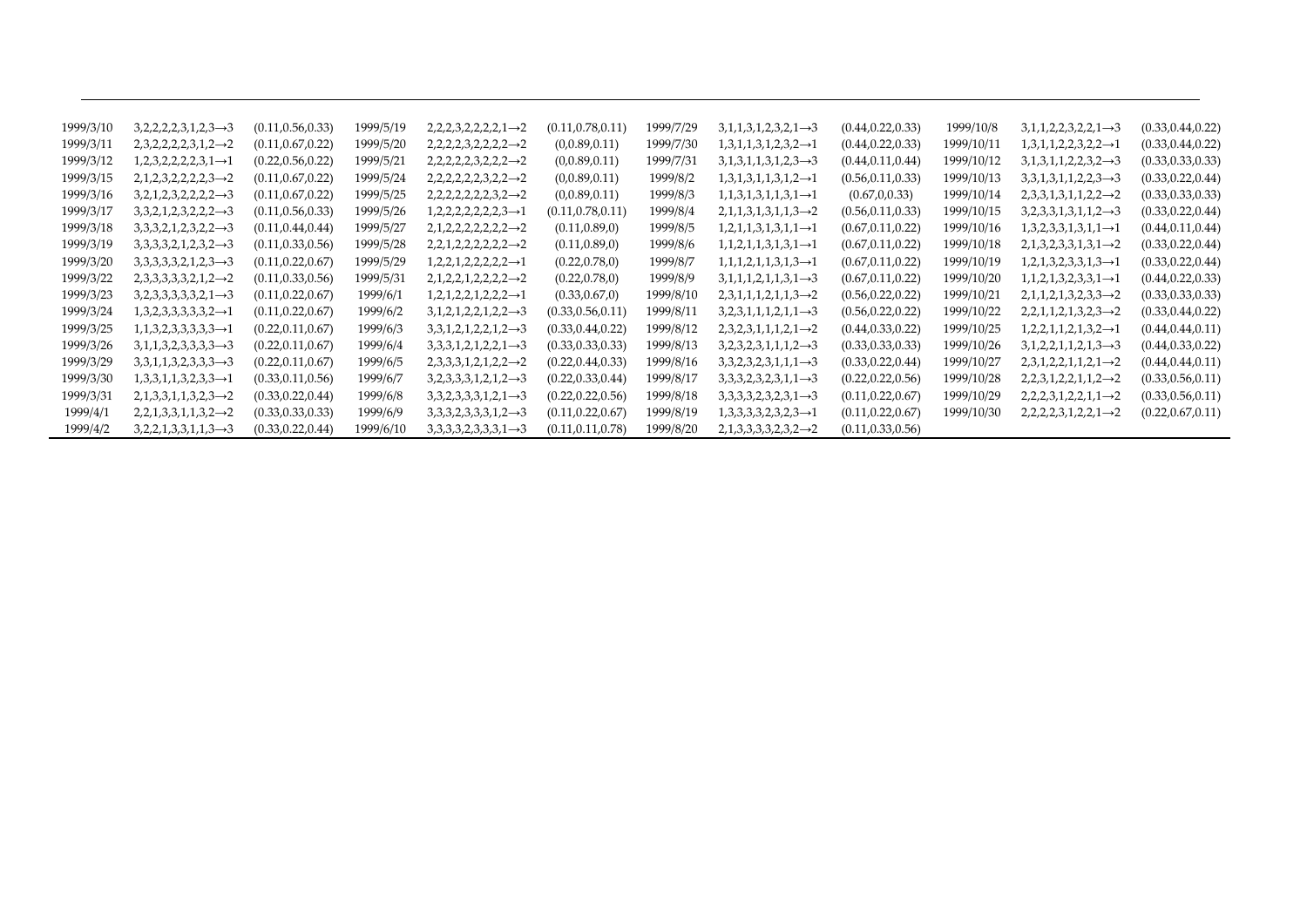# **References**

- 1. Robinson, P.M. Time series with long memory. Oxford University Press: New York, NY, USA, 2003.
- 2. Stepnicka, M.; Cortez, P.; Donate, J.P.; Stepnickova, L. Forecasting seasonal time series with computational intelligence: On recent methods and the potential of their combinations. *Expert Syst. Appl.* **2013**, *40*, 1981– 1992.
- 3. Conejo, A.J.; Plazas, M.A.; Espinola, R.; Molina A.B. Day-ahead electricity price forecasting using the wavelet transform and ARIMA models. *IEEE Trans. on Power. Syst.* **2005**, *20*, 1035–1042.
- 4. Engle, R.F. Autoregressive conditional heteroscedasticity with estimates of the variance of United Kingdom inflation. *Econometrica* **1982**, *50*, 987–1007.
- 5. Bollerslev, T. Generalized autoregressive conditional heteroscedasticity. *J. Econom.* **1986**, *31*, 307–327.
- 6. Song, Q.; Chissom, B.S. Forecasting enrollments with fuzzy time series—Part I. *Fuzzy Sets Syst.* **1993**, *54*, 1–9.
- 7. Song, Q.; Chissom, B.S. Fuzzy time series and its models. *Fuzzy Sets Syst.* **1993**, *54*, 269–277.
- 8. Song, Q.; Chissom, B.S. Forecasting enrollments with fuzzy time series—Part II. *Fuzzy Sets Syst.* **1994**, *62*, 1–8.
- 9. Chen, S.M.; Chen, S.W. Fuzzy forecasting based on two-factors second-order fuzzy-trend logical relationship groups and the probabilities of trends of fuzzy logical relationships. *IEEE Trans. Cybern.* **2015**, *45*, 405–417.
- 10. Chen, S.M.; Jian, W.S. Fuzzy forecasting based on two-factors second-order fuzzy-trend logical relationship groups, similarity measures and PSO techniques. *Inf. Sci.* **2017**, *391–392*, 65–79.
- 11. Rubio, A.; Bermudez, J.D.; Vercher, E. Improving stock index forecasts by using a new weighted fuzzy-trend time series method. *Expert Syst. Appl.* **2017**, *76*, 12–20.
- 12. Efendi, R.; Ismail, Z.; Deris, M.M. A new linguistic out-sample approach of fuzzy time series for daily forecasting of Malaysian electricity load demand. *Appl. Soft Comput.* **2015**, *28*, 422–430.
- 23 13. Sadaei, H.J.; Guimaraes, F.G.; Silva, C.J.; Lee, M.H.; Eslami, T. Short-term load forecasting method based on fuzzy time series, seasonality and long memory process. *Int. J. Approx. Reason.* **2017**, *83*, 196–217.
- 14. Askari, S.; Montazerin, N. A high-order multi-variate fuzzy time series forecasting algorithm based on fuzzy clustering. *Expert Syst. Appl.* **2015**, *42*, 2121–2135.
- 15. Lahrimi, S. Intraday stock prime forecasting based on variational mode decomposition. J*ournal of Computational Science*. **2016a**, *12* , 23–27 .
- 16. Lahrimi, S. A variational mode decomposition approach for analysis and forecasting of economic and financial time series. *Expert Syst. Appl.* **2016b**, *55*, 268–276 .
- 17. Jia, J.Y.; Zhao, A.W.; Guan, S. Forecasting based on high-order fuzzy-fluctuation trends and particle swarm optimization machine learning. *Symmetry. 2017*, *9, 124*, doi:10.3390/sym9070124.
- 18. Huarng, K.H. Effective lengths of intervals to improve forecasting in fuzzy time series. *Fuzzy Sets Syst.* **2001**, *123*, 387–394.
- 19. Askari, S.; Montazerin, N.A high-order multi-variable fuzzy times series forecasting algorithm based on fuzzy clustering. *Expert Syst. Appl.* **2015**, *42*, 2121–2135.
- 20. Egrioglu, E.; Aladag, C.H.; Basaran, M.A.; Uslu, V.R.; Yolcu, U. A new approach based on the optimization of the length of intervals in fuzzy time series. *J. Intell. Fuzzy Syst.* **2011**, *22*, 15–19.
- 21. Egrioglu, E.; Aladag, C.H.; Yolcu, U.; Uslu, V.R.; Basaran, M.A. Finding an optimal interval length in high order fuzzy time series. *Expert Syst. Appl.* **2010**, *37*, 5052–5055.
- 22. Wang, L.; Liu, X.; Pedrycz, W. Effective intervals determined by information granules to improve forecasting in fuzzy time series. *Expert Syst. Appl.* **2013**, *40*, 5673–5679.
- 23. Yolcu, U.; Egrioglu, E.; Uslu, V.R.; Basaran, M.A.; Aladag, C.H. A new approach for determining the length of intervals for fuzzy time series. *Appl. Soft Comput.* **2009**, *9*, 647–651.
- 24. Zhao, A.W.; Guan, S.; Guan, H.J. A computational fuzzy time series forecasting model based on GEM-based discretization and hierarchical fuzzy logical rules. *J. Intell. Fuzzy Syst.* **2016**, *31*, 2795–2806.
- 25. Huarng, K.; Yu, T.H.K. Ratio-based lengths of intervals to improve fuzyy time series forecasting. *IEEE Trans. Syst. Man Cybern. Part B Cybern.* **2006**, *36*, 328–340.
- 26. Yu, H.K. Weighted fuzzy time series models for TAIEX forecasting. *Physica A*.**2005**, *349*, 609–624 .
- 27. Aladag, C.H.; Basaran, M.A.; Egrioglu, E.; Yolcu, U.; Uslu, V.R. Forecasting in high order fuzzy time series by using neural networks to define fuzzy relations. *Expert Syst. Appl.* **2009**, *36*, 4228–4231.
- 28. Cai, Q.; Zhang, D.; Zheng, W.; Leung, S.C.H. A new fuzzy time series forecasting model combined with ant colony optimization and auto-regression. *Knowl. Based Syst.* **2015**, *74*, 61–68.